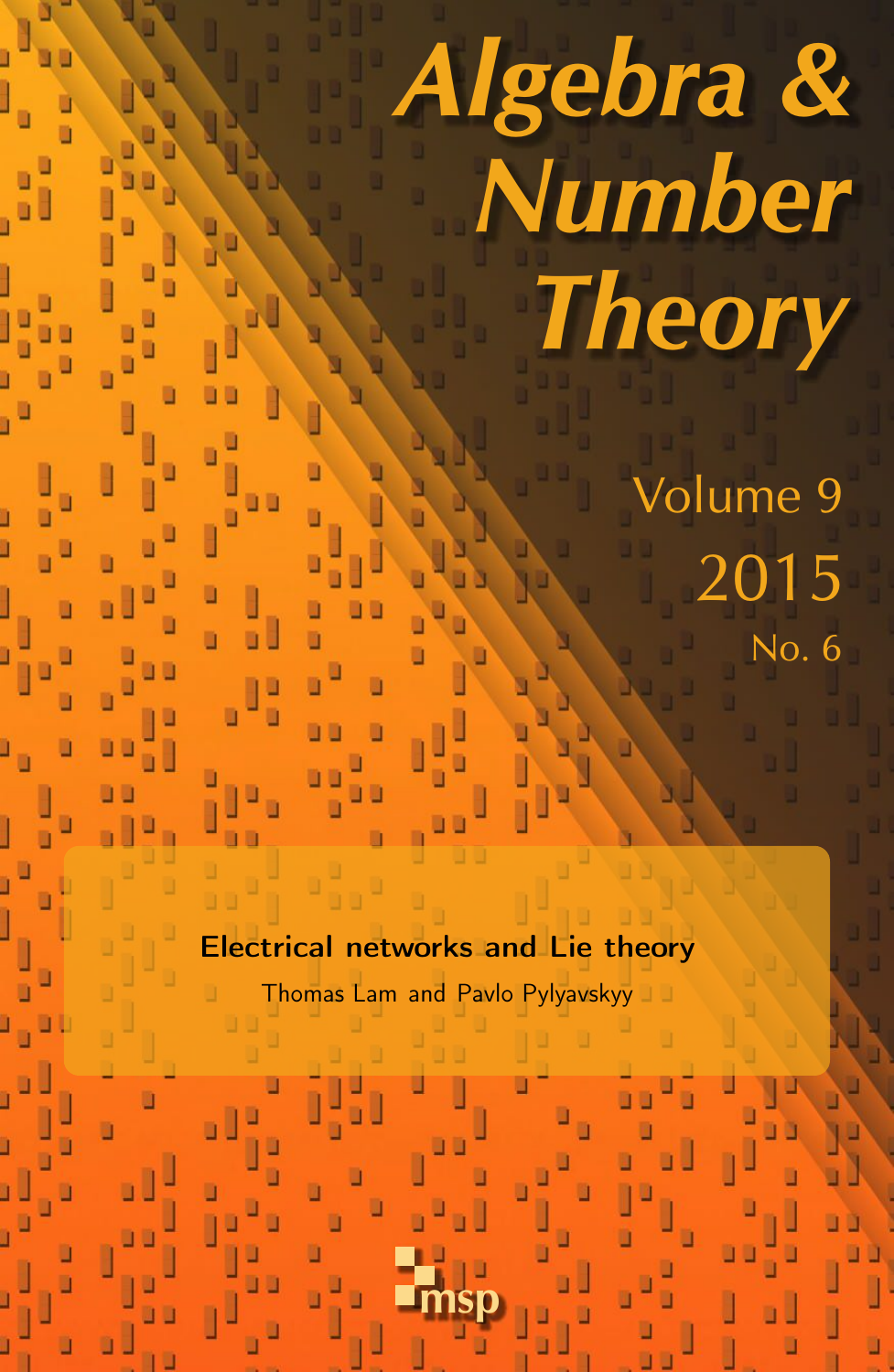

## <span id="page-1-0"></span>Electrical networks and Lie theory

Thomas Lam and Pavlo Pylyavskyy

We introduce a new class of "electrical" Lie groups. These Lie groups, or more precisely their nonnegative parts, act on the space of planar electrical networks via combinatorial operations previously studied by Curtis, Ingerman and Morrow. The corresponding electrical Lie algebras are obtained by deforming the Serre relations of a semisimple Lie algebra in a way suggested by the star-triangle transformation of electrical networks. Rather surprisingly, we show that the type *A* electrical Lie group is isomorphic to the symplectic group. The electrically nonnegative part  $(EL_{2n})_{\geq 0}$  of the electrical Lie group is an analogue of the totally nonnegative subsemigroup  $(U_n)_{\geq 0}$  of the unipotent subgroup of  $SL_n$ . We establish decomposition and parametrization results for  $(EL_{2n})_{\geq 0}$ , paralleling Lusztig's work in total nonnegativity, and work of Curtis, Ingerman and Morrow and of Colin de Verdière, Gitler and Vertigan for networks. Finally, we suggest a generalization of electrical Lie algebras to all Dynkin types.

#### 1. Introduction

We consider the simplest of electrical networks, namely those that consist of only resistors. The electrical properties of such a network *N* are completely described by the *response matrix*  $L(N)$ , which computes the current that flows through the network when certain voltages are fixed at the boundary vertices of *N*. The study of the response matrices of *planar* electrical networks has led to a robust theory; see Curtis, Ingerman and Morrow [\[CIM 1998\]](#page-17-0), or Colin de Verdière, Gitler and Vertigan [\[CdVGV 1996\]](#page-17-1). Kennelly [\[1899\]](#page-18-0) described a local transformation (see [Figure 3\)](#page-5-0) of a network, called the *star-triangle* or *Y*−∆ transformation, which preserves the response matrix of a network. This transformation is one of the many places where a Yang–Baxter-style transformation occurs in mathematics or physics.

Curtis, Ingerman and Morrow [\[CIM 1998\]](#page-17-0) studied the operations of *adjoining a boundary spike* and *adjoining a boundary edge* to (planar) electrical networks. Our point of departure is to consider these operations as one-parameter subgroups of a

Lam was partially supported by NSF grant DMS-0901111, and by a Sloan Fellowship. Pylyavskyy was partially supported by NSF grant DMS-0757165.

*MSC2010:* 05E15.

*Keywords:* Lie algebras, Serre relations, electrical networks.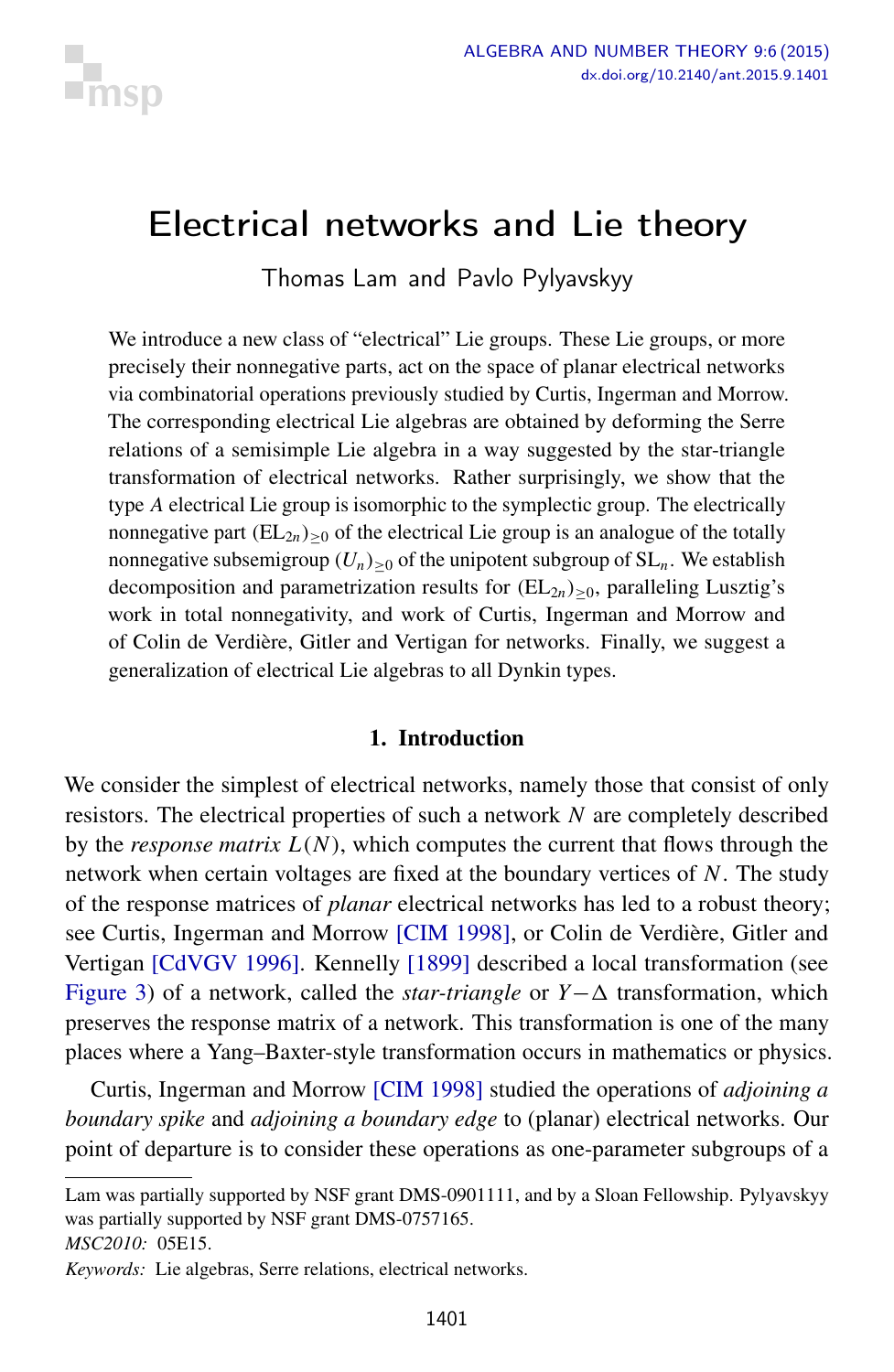Lie group action. The star-triangle transformation then leads to an "electrical Serre relation" in the corresponding Lie algebra, which turns out to be a deformation of the Chevalley–Serre relation for sl*n*:

Serre relation:  $[e, [e, e']] = 0$ ; electrical Serre relation:  $[e, [e, e']] = -2e$ .

The corresponding one-parameter subgroups satisfy a Yang–Baxter style relation which is a deformation of Lusztig's relation in total positivity:

Lusztig's relation:

$$
u_i(a)u_j(b)u_i(c) = u_j\left(\frac{bc}{a+c}\right)u_i(a+c)u_j\left(\frac{ab}{a+c}\right);
$$

electrical relation:

$$
u_i(a)u_j(b)u_i(c) = u_j\left(\frac{bc}{a+c+abc}\right)u_i(a+c+abc)u_j\left(\frac{ab}{a+c+abc}\right).
$$

We study in detail the Lie algebra  $\epsilon_{2n}$  with 2*n* generators satisfying the electrical Serre relation. An (electrically) nonnegative part  $(EL_{2n})_{\geq 0}$  of the corresponding Lie group  $EL_{2n}$  acts on planar electrical networks with  $n+1$  boundary vertices, and one obtains a dense subset of all response matrices of planar networks in this way. This nonnegative part is a rather precise analogue of the totally nonnegative subsemigroup  $(U_{2n+1})_{\geq 0}$  of the unipotent subgroup of  $SL_{2n+1}$ , studied in Lie-theoretic terms by Lusztig [\[1994\]](#page-18-1). We show [\(Proposition 4.2\)](#page-8-0) that  $(EL_{2n})_{\geq 0}$  has a cell decomposition labeled by permutations  $w \in S_{2n+1}$ , precisely paralleling one of Lusztig's results for  $(U_{2n})_{\geq 0}$  and reminiscent of the Bruhat decomposition. This can be considered an algebraic analogue of parametrization results in the theory of electrical networks [\[CIM 1998;](#page-17-0) [CdVGV 1996\]](#page-17-1). Surprisingly,  $EL_{2n}$  itself is isomorphic to the symplectic Lie group  $Sp_{2n}(\mathbb{R})$  [\(Theorem 3.1\)](#page-5-1). This semisimplicity does not in general hold for electrical Lie groups:  $EL_{2n+1}$  is not semisimple. We also describe [\(Theorem 4.10\)](#page-13-0) the stabilizer Lie algebra of the infinitesimal action of  $\mathfrak{el}_{2n}$  on electrical networks. We caution that the nonnegative part  $(EL_{2n})_{\geq 0}$  is distinct from Lusztig's totally nonnegative part  $Sp_{2n}(\mathbb{R})_{\geq 0}$  of the symplectic group.

While we focus on the planar case in this paper, we shall connect the results of this paper to the inverse problem for electrical networks on cylinders in a future paper. There we borrow ideas from representation theory, such as those of crystals and *R*-matrices.

One obtains the types *B* and *G* electrical Serre relations by the standard technique of "folding" the type *A* electrical Serre relation. These lead to a new species of electrical Lie algebras  $\mathfrak{e}_D$  defined for any Dynkin diagram *D*. Besides the above results for type A, there appear to be other interesting relations between these  $\mathfrak{e}_D$  and simple Lie algebras. For example,  $\epsilon \mathfrak{b}_2 := \epsilon_{B_2}$  is isomorphic to  $\mathfrak{gl}_2$ . We conjecture [\(Conjecture 5.2\)](#page-15-0) that, for a finite-type diagram *D*, the dimension  $\dim(\mathfrak{e}_D)$  is always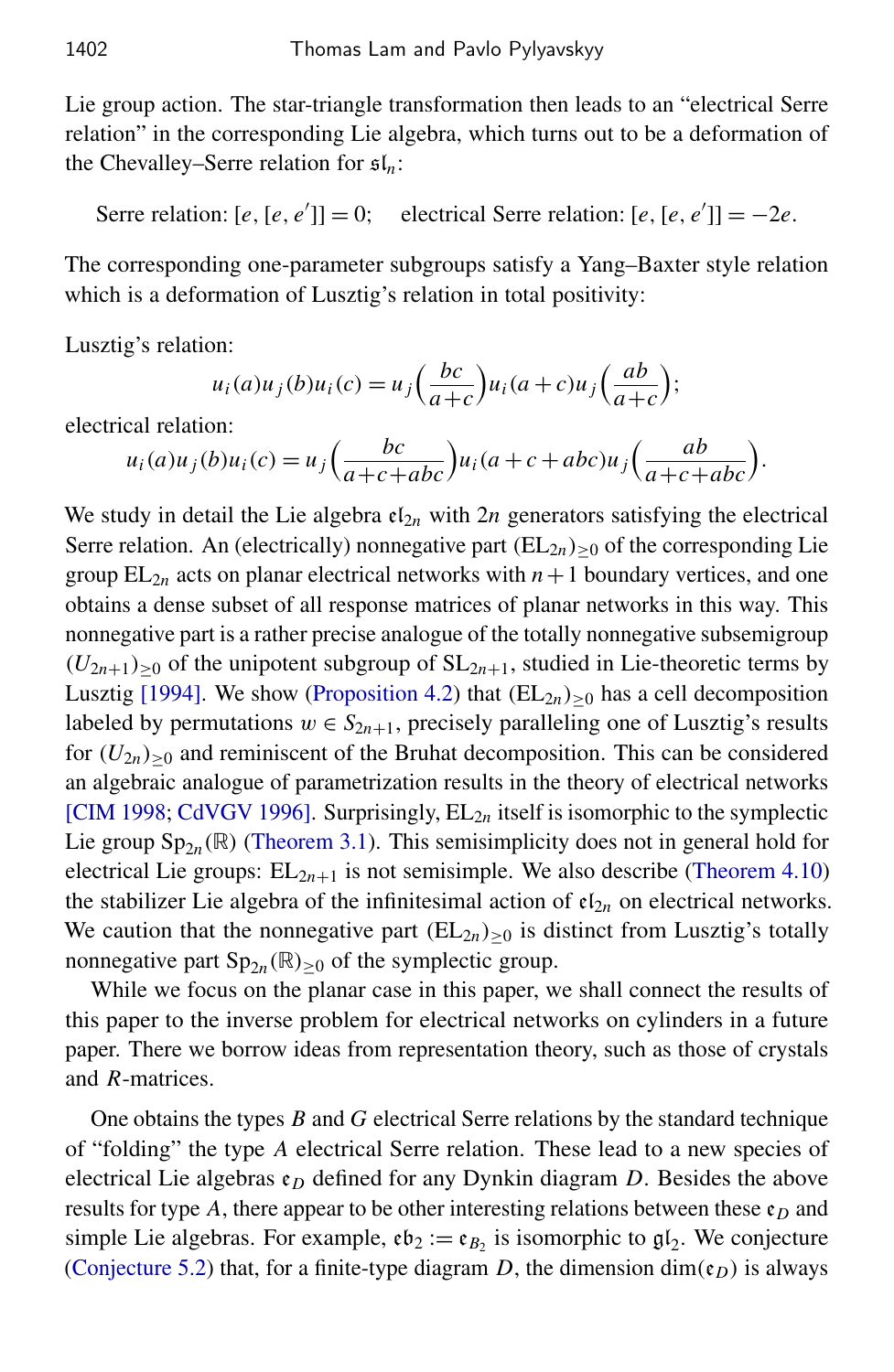equal to the dimension of the maximal nilpotent subalgebra of the semisimple Lie algebra  $g_D$  with Dynkin diagram *D*, and furthermore [\(Conjecture 5.3\)](#page-15-1) that  $\epsilon_D$  is finite-dimensional if and only if  $\mathfrak{g}_D$  is finite-dimensional. We give the electrical analogue of Lusztig's relation for type *B* (see [\[Berenstein and Zelevinsky 1997\]](#page-17-2)) where we observe similar positivity to the totally nonnegative case.

The most interesting case beyond finite Dynkin types is affine type *A*. The corresponding electrical Lie (semi-)group action on planar electrical networks is perhaps even more natural than that of  $EL_{2n}$ , since one can obtain *all* (rather than just a dense subset of; see [Corollary 4.7\)](#page-12-0) response matrices of planar networks in this way [\[CdVGV 1996;](#page-17-1) [CIM 1998\]](#page-17-0), and furthermore the circular symmetry of the planar networks is preserved. We do not, however, attempt to address this case in the current paper.

#### 2. Electrical networks

<span id="page-3-0"></span>For more background on electrical networks, we refer the reader to [\[CIM 1998;](#page-17-0) [CdVGV 1996\]](#page-17-1).

*Response matrix.* For our purposes, an electrical network is a finite weighted undirected graph *N*, where the vertex set is divided into the *boundary* vertices and the *interior* vertices. The weight  $w(e)$  of an edge is to be thought of as the conductance of the corresponding resistor, and is generally taken to be a positive real number. A 0-weighted edge would be the same as having no edge, and an edge with infinite weight would be the same as identifying the endpoint vertices.

We define the *Kirchhoff matrix*  $K(N)$  to be the square matrix with rows and columns labeled by the vertices of *N*, defined by

$$
K_{ij} = \begin{cases} -\sum_{e \text{ joins } i \text{ and } j} w(e) & \text{for } i \neq j, \\ \sum_{e \text{ incident to } i} w(e) & \text{for } i = j. \end{cases}
$$

We define the *response matrix*  $L(N)$  to be the square matrix with rows and columns labeled by the boundary vertices of *N*, given by the Schur complement

$$
L(N) = K/K_I
$$

where  $K_I$  denotes the submatrix of  $K$  indexed by the interior vertices. The response matrix encodes all the electrical properties of *N* that can be measured from the boundary vertices. For example, the Kirchhoff matrix and response matrix of the "Y"-graph in [Figure 3](#page-5-0) (with the surrounding edges removed and the central vertex made interior), are given by

$$
K(N) = \begin{bmatrix} a & 0 & 0 & -a \\ 0 & b & 0 & -b \\ 0 & 0 & c & -c \\ a & b & c & a+b+c \end{bmatrix} \text{ and } L(N) = \begin{bmatrix} \frac{a(b+c)}{a+b+c} & -\frac{ab}{a+b+c} & -\frac{ac}{a+b+c} \\ -\frac{ab}{a+b+c} & \frac{b(a+c)}{a+b+c} & -\frac{bc}{a+b+c} \\ -\frac{ac}{a+b+c} & -\frac{bc}{a+b+c} & \frac{(a+b)c}{a+b+c} \end{bmatrix}
$$

.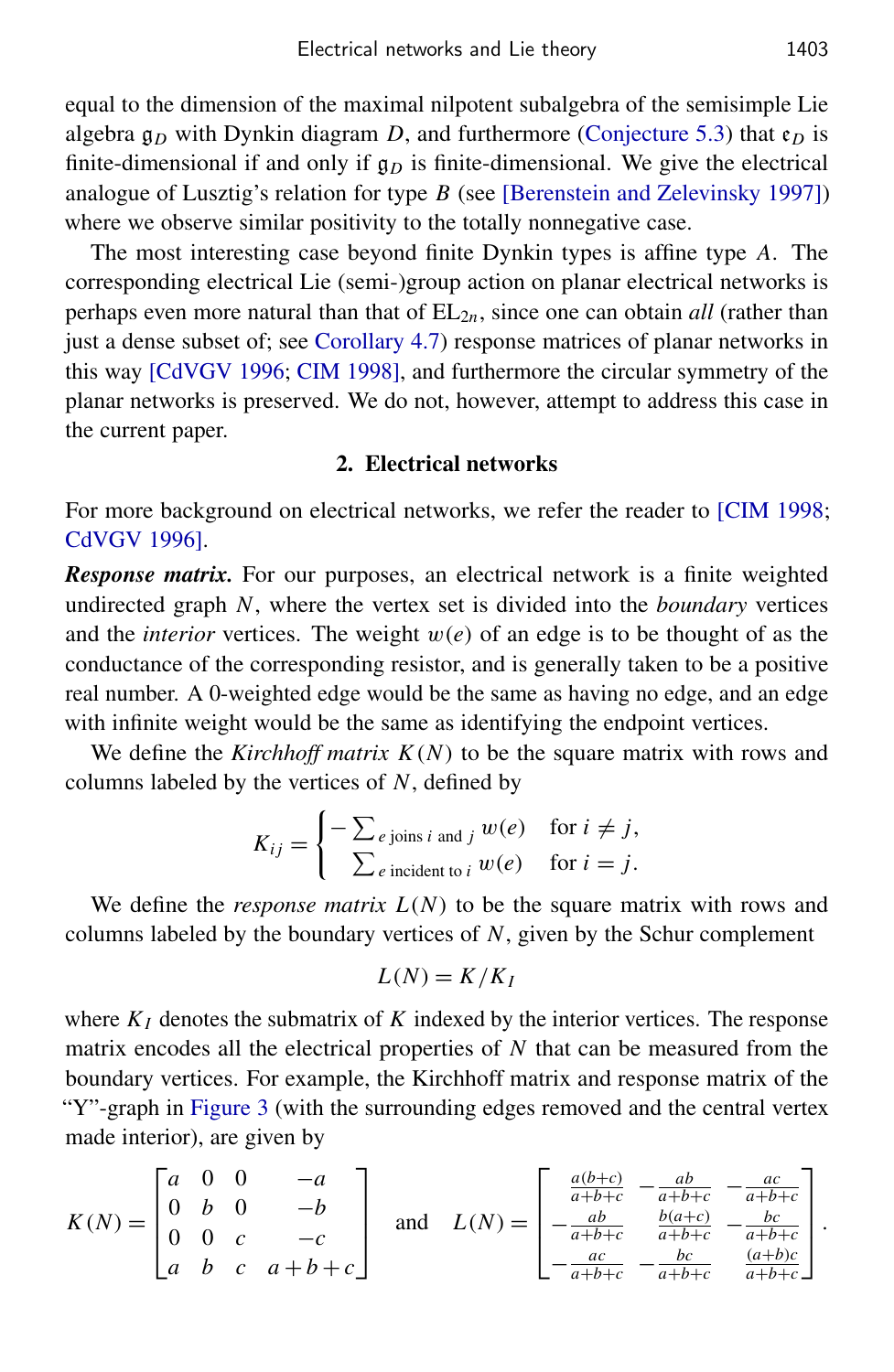<span id="page-4-0"></span>

**Figure 1.** The operations  $v_i(t)$  acting on a network N.

*Planar electrical networks.* We shall usually consider electrical networks *N* embedded in a disk, so that the boundary vertices, numbered  $1, 2, \ldots, n+1$ , lie on the boundary of the disk.

Given an odd integer  $2k - 1$ , for  $k = 1, 2, ..., n + 1$ , and a nonnegative real number *t*, we define  $v_{2k-1}(t)(N)$  to be the electrical network obtained from *N* by adding a new edge from a new vertex v to  $k$ , with weight  $1/t$ , followed by treating  $k$  as an interior vertex and the new vertex  $v$  as a boundary vertex (now named  $k$ ).

Given an even integer  $2k$ , for  $k = 1, 2, ..., n+1$ , and a nonnegative real number *t*, we define  $v_{2k}(t)(N)$  to be the electrical network obtained from N by adding a new edge from *k* to  $k + 1$  (indices taken modulo  $n + 1$ ), with weight *t*.

The two operations are shown in [Figure 1.](#page-4-0) In [\[CIM 1998\]](#page-17-0), these operations are called *adjoining a boundary spike*, and *adjoining a boundary edge* respectively. Our notation suggests, and we shall establish, that there is some symmetry between these two types of operations.

In [\[CIM 1998,](#page-17-0) §8], it is shown that  $L(v_i(a) \cdot N)$  depends only on  $L(N)$ , giving an operation  $v_i(t)$  on response matrices. Denote by  $x_{ij}$  the entries of the response matrix, where  $1 \le i, j \le n+1$ . In particular, we have  $x_{ij} = x_{ji}$ . Then, if  $\delta_{ij}$  denotes the Kronecker delta, we have

<span id="page-4-2"></span>
$$
v_{2k-1}(t): x_{ij} \mapsto x_{ij} - \frac{tx_{ik}x_{kj}}{tx_{kk}+1}, \quad v_{2k}(t): x_{ij} \mapsto x_{ij} + (\delta_{ik} - \delta_{(i+1)k})(\delta_{jk} - \delta_{(j+1)k})t.
$$
\n(1)

We caution that the parameter  $\xi$  in [\[CIM 1998\]](#page-17-0) is the inverse of our *t* in the odd case.

*Electrically equivalent transformations of networks.* Series-parallel transformations are shown in [Figure 2.](#page-4-1) The following proposition is well-known and can be found for example in [\[CdVGV 1996\]](#page-17-1).

<span id="page-4-3"></span><span id="page-4-1"></span>

Figure 2. Series-parallel transformations.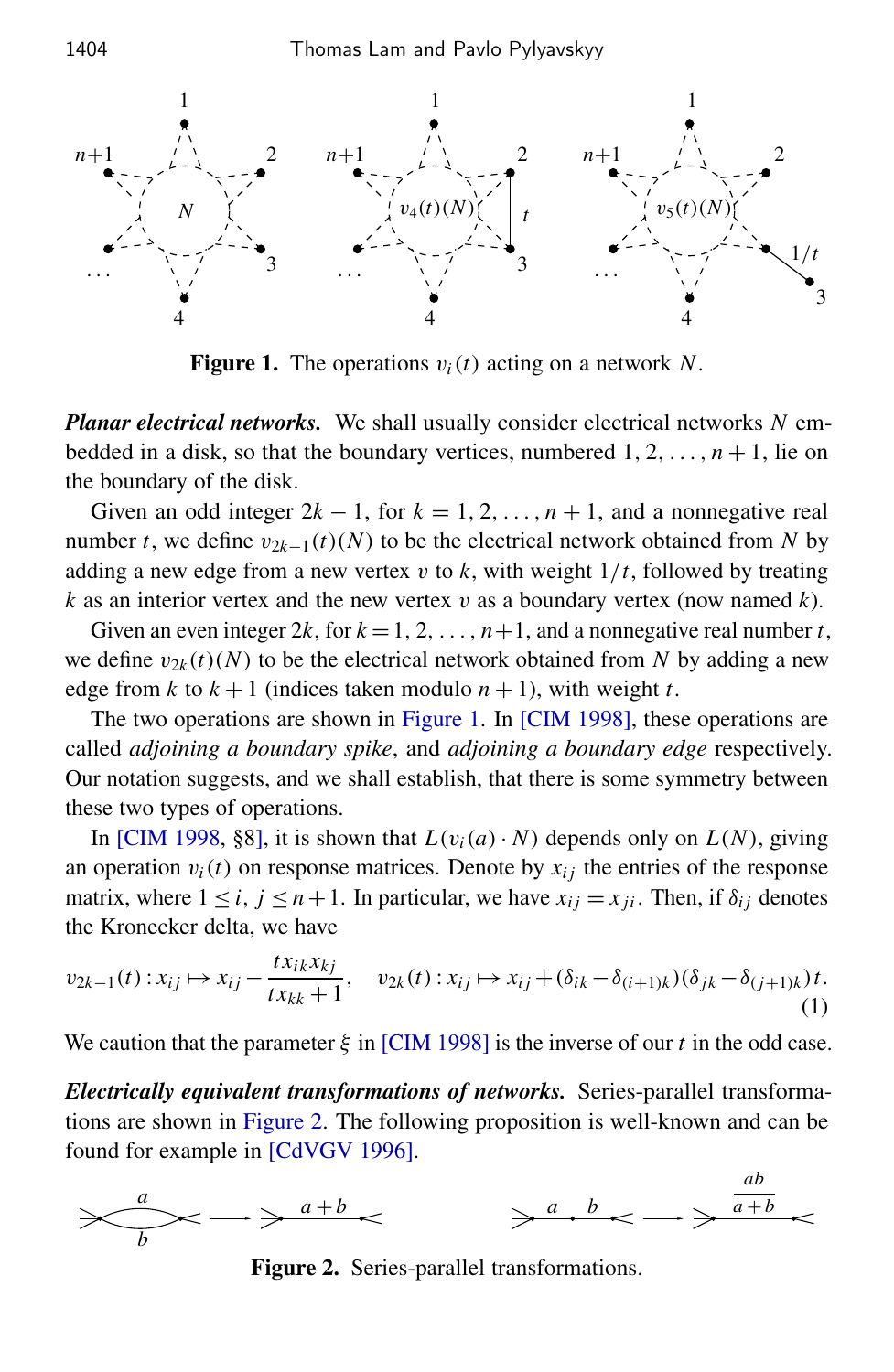<span id="page-5-0"></span>

**Figure 3.** The  $Y-\Delta$ , or star-triangle, transformation.

Proposition 2.1. *Series-parallel transformations*, *removing loops*, *and removing interior degree* 1 *vertices do not change the response matrix of a network.*

The following theorem is attributed to Kennelly [\[1899\]](#page-18-0).

<span id="page-5-3"></span>**Proposition 2.2** (*Y*− $\Delta$  transformation). Assume that the parameters a, b, c and *A*, *B*,*C are related by*

$$
A = \frac{bc}{a+b+c}, \quad B = \frac{ac}{a+b+c}, \quad C = \frac{ab}{a+b+c},
$$

*or equivalently by*

$$
a = \frac{AB + AC + BC}{A}, \quad b = \frac{AB + AC + BC}{B}, \quad c = \frac{AB + AC + BC}{C}.
$$

*Then switching a local part of an electrical network between the two options shown in [Figure 3](#page-5-0) does not change the response matrix of the whole network.*

#### 3. The electrical Lie algebra  $\mathfrak{el}_{2n}$

<span id="page-5-2"></span>Let  $\mathfrak{el}_{2n}$  be the Lie algebra generated over  $\mathbb R$  by  $e_i$ ,  $i = 1, \ldots, 2n$ , subject to the relations

• 
$$
[e_i, e_j] = 0
$$
 for  $|i - j| > 1$ ,

•  $[e_i, [e_i, e_j]] = -2e_i, |i - j| = 1.$ 

<span id="page-5-1"></span>**Theorem 3.1.** *The electrical Lie algebra*  $\mathfrak{e}l_{2n}$  *is isomorphic to the real symplectic* Lie algebra  $\mathfrak{sp}_{2n}$ .

*Proof.* We identify the symplectic algebra  $\mathfrak{sp}_{2n}$  with the space of  $2n \times 2n$  matrices which in block form

$$
\begin{pmatrix} A & B \\ C & D \end{pmatrix}
$$

satisfy  $A = -D^T$ ,  $B = B^T$  and  $C = C^T$  (see [\[Fulton and Harris 1991,](#page-17-3) Lecture 16]). Note that the Lie subalgebra consisting of the matrices where  $B = C = 0$  is naturally isomorphic to  $\mathfrak{gl}_n$ .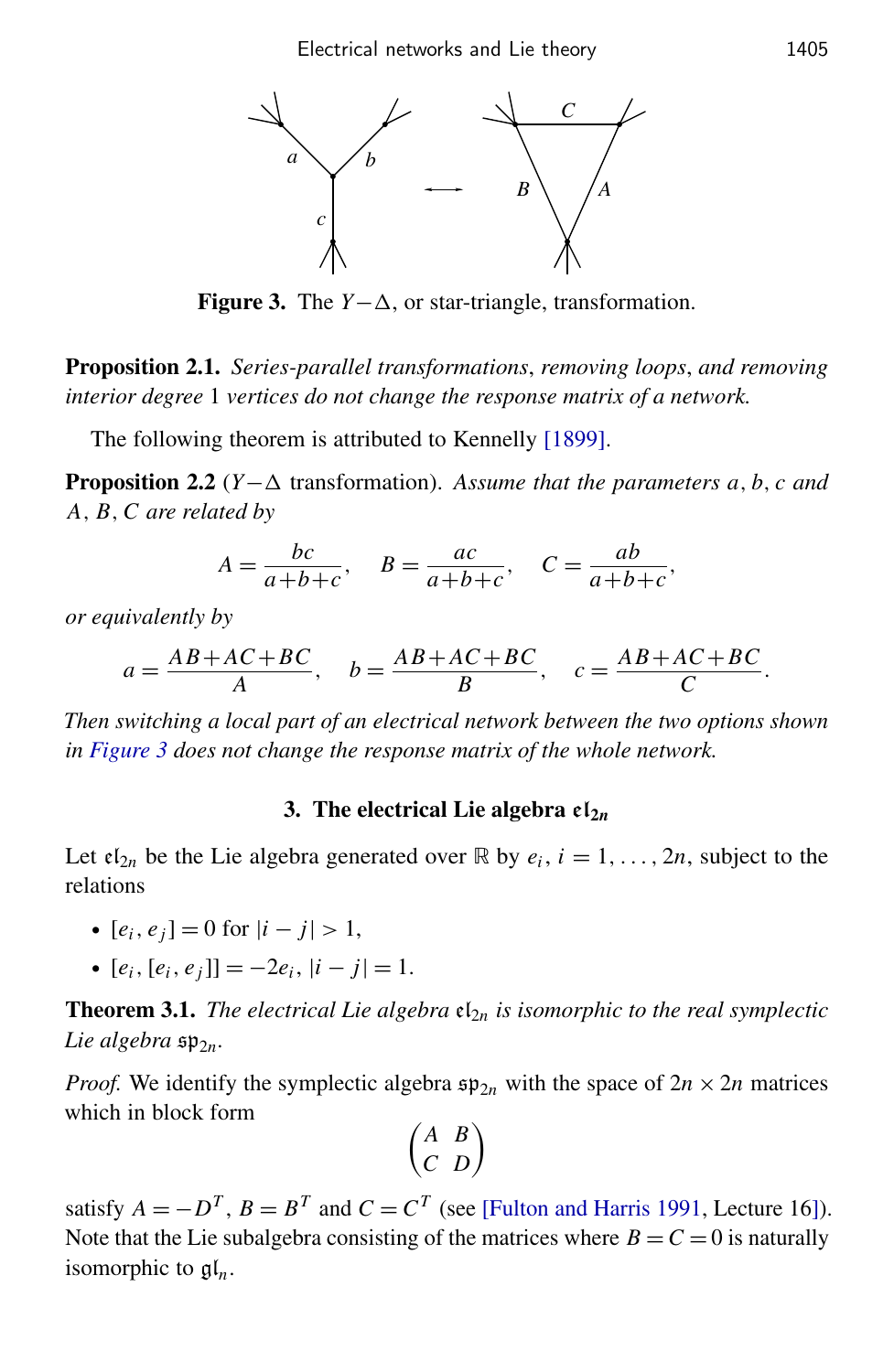Let  $\varepsilon_i \in \mathbb{R}^n$  denote the standard basis column vector with a 1 in the *i*-th position. Let

$$
a_1 = \varepsilon_1
$$
,  $a_2 = \varepsilon_1 + \varepsilon_2$ ,  $a_3 = \varepsilon_2 + \varepsilon_3$ , ...,  $a_n = \varepsilon_{n-1} + \varepsilon_n$ ,

and let

 $b_1 = \varepsilon_1$ ,  $b_2 = \varepsilon_2$ , ...,  $b_n = \varepsilon_n$ .

For  $1 \le i \le n$ , define elements of  $\mathfrak{sp}_{2n}$  by the formulae

$$
e_{2i-1} = \begin{pmatrix} 0 & a_i \cdot a_i^T \\ 0 & 0 \end{pmatrix}, \quad e_{2i} = \begin{pmatrix} 0 & 0 \\ b_i \cdot b_i^T & 0 \end{pmatrix}.
$$

We claim that this gives a symplectic representation  $\phi$  of  $\mathfrak{el}_{2n}$  which is an isomorphism of  $\mathfrak{el}_{2n}$  with  $\mathfrak{sp}_{2n}$ . We first check that the relations of  $\mathfrak{el}_{2n}$  are satisfied. It is clear from the block matrix form that  $[e_{2i-1}, e_{2i-1}] = 0 = [e_{2i}, e_{2i}]$  for any *i*, *j*. Now,

$$
[e_{2i-1}, e_{2j}] = \begin{pmatrix} (a_i \cdot a_i^T)(b_j \cdot b_j^T) & 0 \\ 0 & -(b_j \cdot b_j^T)(a_i \cdot a_i^T) \end{pmatrix}.
$$

But, by construction,  $b_j^T \cdot a_i = 0 = a_i^T \cdot b_j$  unless  $j = i$  or  $j = i - 1$ . Thus  $[e_k, e_l] = 0$ unless  $|k - l| = 1$ . Finally,

$$
[e_{2i-1}, [e_{2i-1}, e_{2i}]] = \begin{pmatrix} 0 & -2(a_i \cdot a_i^T)(b_i \cdot b_i^T)(a_i \cdot a_i^T) \\ 0 & 0 \end{pmatrix}
$$

$$
= \begin{pmatrix} 0 & -2a_i \cdot a_i^T \\ 0 & 0 \end{pmatrix} = -2e_{2i-1}
$$

using the fact that  $a_i^T \cdot b_i = 1 = b_i^T \cdot a_i$ . Similarly, one obtains  $[e_k, [e_k, e_{k\pm 1}]] = -2e_k$ . Thus we have a symplectic representation  $\phi : \mathfrak{el}_{2n} \to \mathfrak{sp}_{2n}$ .

Now we show that this map is surjective. First we verify that  $\mathfrak{gl}_n \subset \phi(\mathfrak{el}_{2n})$ . The nonzero commutators  $[e_i, e_j]$  give matrices of the form  $\binom{A}{0}$  $\boldsymbol{0}$  $\begin{bmatrix} 0 \\ -A^T \end{bmatrix}$ , where *A* is a scalar multiple of one of the matrices  $E_{1,1}$ ,  $E_{i,i} + E_{i+1,i}$  or  $E_{i+1,i} + E_{i+1,i+1}$ . Here  $E_{i,j}$  denotes the  $n \times n$  matrix with a single nonzero entry equal to 1 in the  $(i, j)$ -th position. All the matrices of the above form occur. It is easy to see that  $\phi$  ( $\mathfrak{el}_{2n}$ ) must then contain the matrices where  $A = E_{i,i}$ ,  $E_{i,i+1}$  or  $E_{i+1,i}$  for each *i*. But these matrices generate  $\mathfrak{gl}_n$  as a Lie algebra. However, it is known [\[Humphreys 1990,](#page-18-2) Proposition 8.4(d)] that for a semisimple Lie algebra *L*, one has  $[L_{\alpha}, L_{\beta}] = L_{\alpha+\beta}$ when  $\alpha$ ,  $\beta$ ,  $\alpha + \beta$  are all roots and  $L_{\alpha}$  denotes a root subspace. It follows easily from the explicit description of the root system of  $\mathfrak{sp}_{2n}$  and the definition of  $e_i$  that every root subspace of  $\mathfrak{sp}_{2n}$  is contained in  $\phi(\mathfrak{el}_{2n})$ , completing the proof.

<span id="page-6-0"></span>To see that the map  $\phi : \mathfrak{el}_{2n} \to \mathfrak{sp}_{2n}$  is injective, we note:

**Lemma 3.2.** *The dimension of*  $\mathfrak{el}_{2n}$  *is*  $n(2n + 1)$ *.*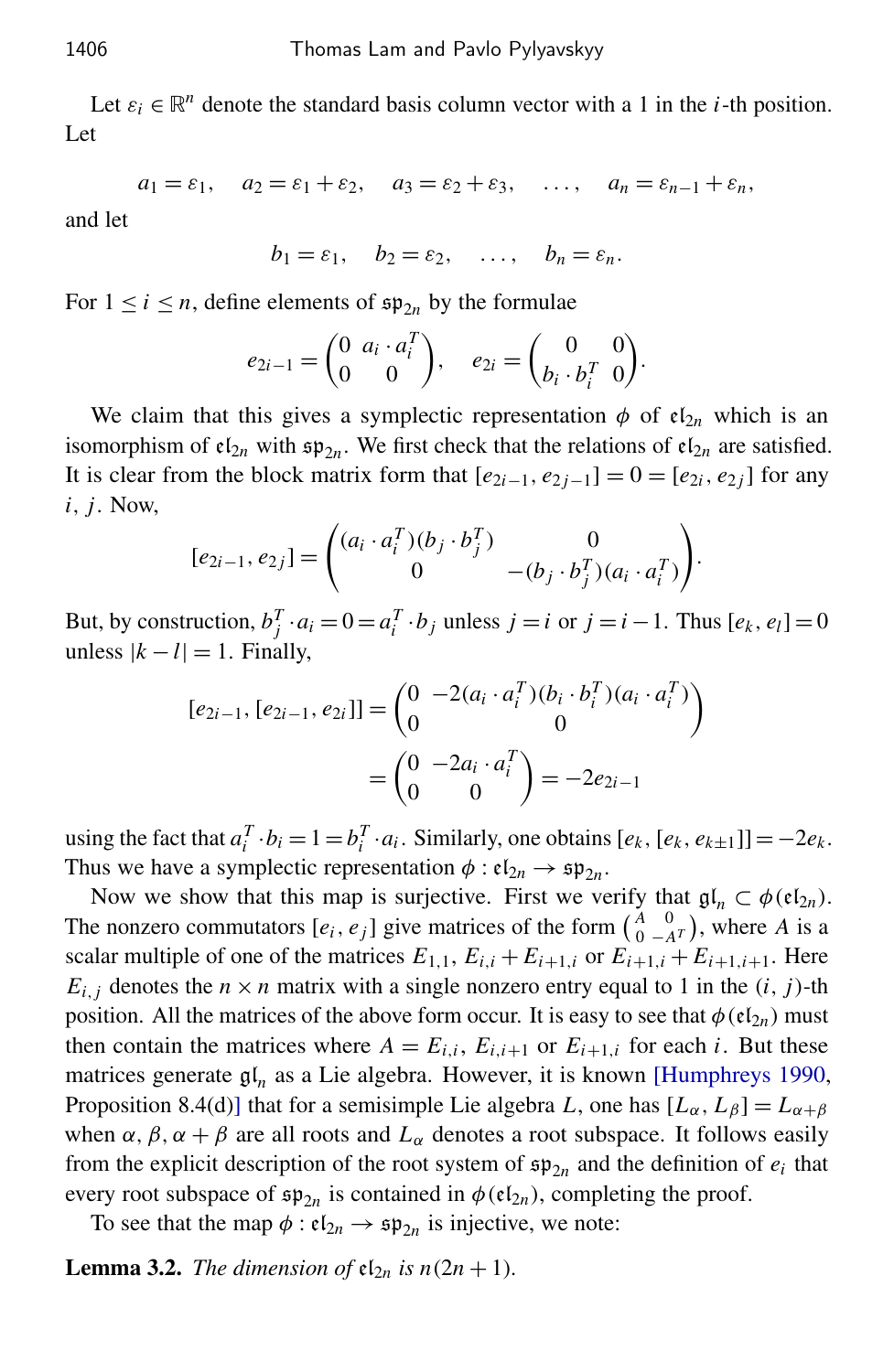*Proof.* According to [Lemma 5.1,](#page-14-0) the dimension of  $\mathfrak{el}_{2n}$  is at most  $n(2n + 1)$ . On the other hand, we just saw that the map  $\mathfrak{el}_{2n} \to \mathfrak{sp}_{2n}$  is surjective. The statement follows.  $\Box$ 

#### 4. The electrical Lie group EL2*<sup>n</sup>*

Let  $EL_{2n}$  be a split real Lie group with Lie algebra  $\mathfrak{el}_{2n}$ . For concreteness, we shall choose  $EL_{2n}$  to be the real symplectic group, but we will use the notation  $EL_{2n}$  to remind the reader that the generators we consider are associated to the presentation of  $\mathfrak{el}_{2n}$ , rather than the usual presentation of  $\mathfrak{sp}_{2n}$ . Let  $u_i(a) = \exp(a e_i)$  denote the one-parameter subgroups corresponding to the generators of  $\mathfrak{el}_{2n}$ .

<span id="page-7-0"></span>**Theorem 4.1.** *The elements*  $u_i(a)$  *satisfy the relations* 

(1) 
$$
u_i(a)u_i(b) = u_i(a+b)
$$
,

(2) 
$$
u_i(a)u_j(b) = u_j(b)u_i(a)
$$
 if  $|i - j| > 1$ , and

(3)  $u_i(a)u_j(b)u_i(c) = u_j(bc/(a+c+abc))u_i(a+c+abc)u_j(ab/(a+c+abc))$  $if |i - j| = 1.$ 

*Proof.* The first two relations are clear. For the third, observe that, for each  $1 \leq i \leq 2i-1$ , the elements  $e_i, e_{i+1}$ , and  $[e_i, e_{i+1}]$  are the usual Chevalley generators of a Lie subalgebra isomorphic to  $\mathfrak{sl}_2$ . Thus we can verify the relation inside  $SL_2(\mathbb{R})$ :

$$
\begin{pmatrix} 1 & a \\ 0 & 1 \end{pmatrix} \begin{pmatrix} 1 & 0 \\ b & 1 \end{pmatrix} \begin{pmatrix} 1 & c \\ 0 & 1 \end{pmatrix} = \begin{pmatrix} 1 + ab & a + c + abc \\ b & 1 + bc \end{pmatrix}
$$

$$
= \begin{pmatrix} 1 & 0 \\ \frac{bc}{a + c + abc} & 1 \end{pmatrix} \begin{pmatrix} 1 & a + c + abc \\ 0 & 1 \end{pmatrix} \begin{pmatrix} 1 & 0 \\ \frac{ab}{a + c + abc} & 1 \end{pmatrix}.
$$

Remark. There is a one-parameter deformation which connects the relation in [Theorem 4.1\(](#page-7-0)3) with Lusztig's relation [\[1994\]](#page-18-1) in total positivity:

<span id="page-7-1"></span>
$$
u_i(a)u_j(b)u_i(c) = u_j\left(\frac{bc}{a+c}\right)u_i(a+c)u_j\left(\frac{ab}{a+c}\right).
$$
 (2)

Consider the associative algebra  $U_{\tau}(\mathfrak{el}_{2n})$  where the generators  $\varepsilon_1, \varepsilon_2, \ldots, \varepsilon_{2n}$  satisfy the following deformed Serre relations:

- $\varepsilon_i \varepsilon_j = \varepsilon_j \varepsilon_i$  if  $|i j| > 1$ ,
- $\varepsilon_i \varepsilon_j \varepsilon_i = \tau \varepsilon_i + \frac{1}{2}$  $\frac{1}{2}(\varepsilon_i^2 \varepsilon_j + \varepsilon_j \varepsilon_i^2)$  if  $|i - j| = 1$ .

This is a one-parameter family of algebras which at  $\tau = 0$  reduces to  $U(\mathfrak{n}^+)$ , where  $\mathfrak{sl}_{2n+1} = \mathfrak{n}^- \oplus \mathfrak{h} \oplus \mathfrak{n}^+$  is the Cartan decomposition, while at  $\tau = 1$  it gives the universal enveloping algebra  $U(\mathfrak{el}_{2n})$  of the electrical Lie algebra. For  $U_{\tau}(\mathfrak{el}_{2n})$ , the "braid move" for the elements  $exp(a\epsilon_i)$  then takes the form

$$
u_i(a)u_j(b)u_i(c) = u_j\left(\frac{bc}{a+c+\tau abc}\right)u_i(a+c+\tau abc)u_j\left(\frac{ab}{a+c+\tau abc}\right)
$$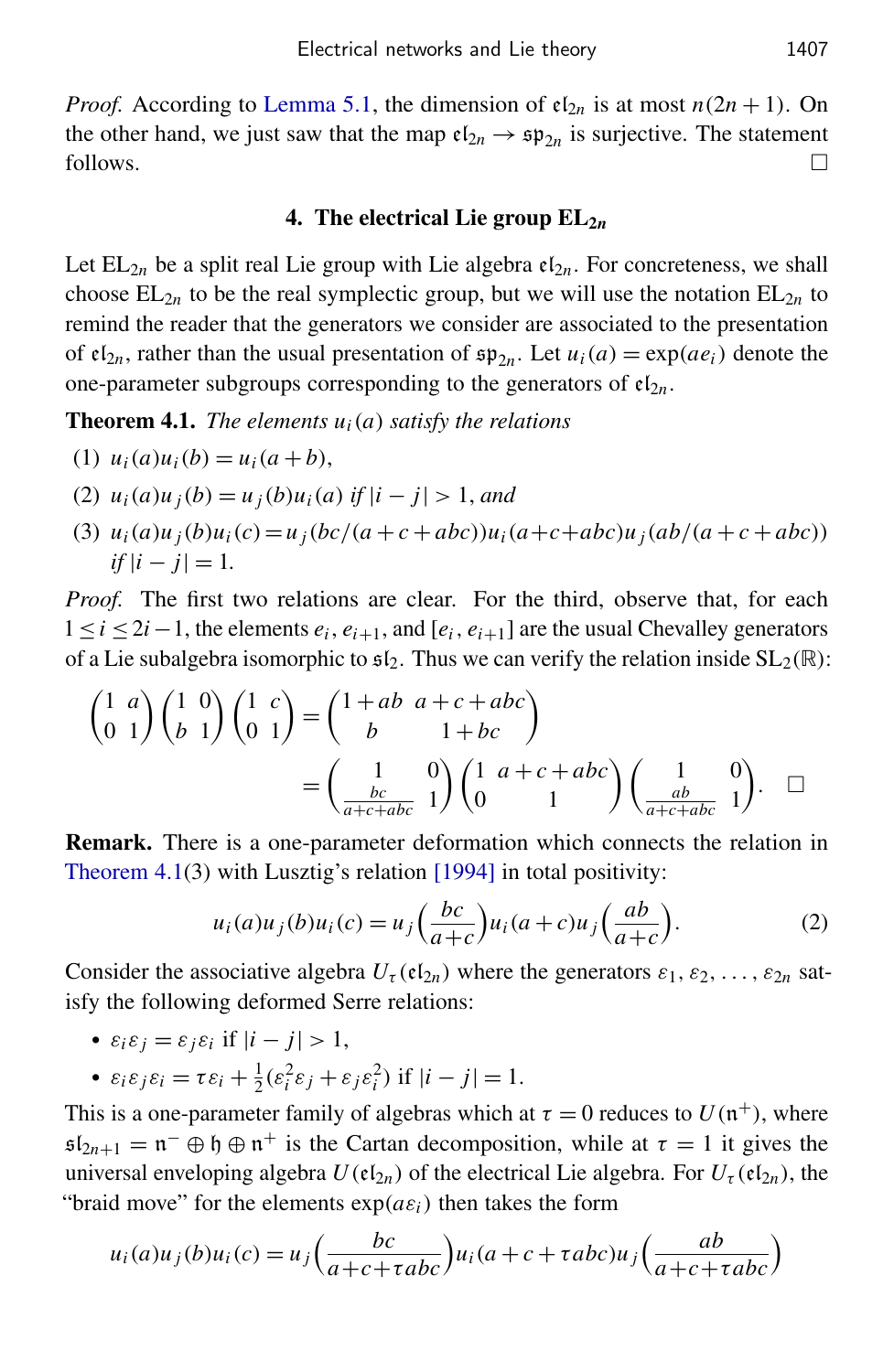if  $|i - j| = 1$ . At  $\tau = 0$  this reduces to [\(2\),](#page-7-1) and at  $\tau = 1$  it is the relation Theorem  $4.1(3)$ .

*Nonnegative part of*  $EL_{2n}$ *.* Define the *nonnegative* part  $(EL_{2n})_{\geq 0}$  of  $EL_{2n}$ *,* or equivalently the *electrically nonnegative* part of  $Sp_{2n}$ , to be the subsemigroup generated by the  $u_i(a)$  with nonnegative parameters  $a$ .

For a reduced word  $\mathbf{i} = i_1 \cdots i_\ell$  of  $w \in S_{2n+1}$ , denote by  $E(w) \subset (EL_{2n})_{\geq 0}$  the image of the map

$$
\psi_i:(a_1,\ldots,a_\ell)\in\mathbb{R}_{>0}^\ell\mapsto u_{i_1}(a_1)\ldots u_{i_\ell}(a_\ell).
$$

It follows from the relations in [Theorem 4.1](#page-7-0) that the set  $E(w)$  depends only on w, and not on the chosen reduced word. The following proposition is similar to [\[Lusztig](#page-18-1) [1994,](#page-18-1) Proposition 2.7], which gives a decomposition  $U_{\geq 0} = \bigsqcup_{w} U_{\geq 0}^w$  of the totally nonnegative part of the unipotent group.

<span id="page-8-0"></span>**Proposition 4.2.** *The sets*  $E(w)$  *are disjoint and cover the whole* ( $EL_{2n}>0$ *. Each of the maps*  $\psi_i : \mathbb{R}_{>0}^{\ell} \to E(w)$  *is a homeomorphism.* 

*Proof.* Using [Theorem 4.1,](#page-7-0) we can rewrite any product of generators  $u_i(a)$  by performing braid moves similar to those in the symmetric group  $S_{2n+1}$ . Any product of the generators can be transformed into a product that corresponds to a reduced word in  $S_{2n+1}$ , and thus it belongs to one of the  $E(w)$ .

If the map  $\psi_i$  is not injective for some reduced word  $i$ , then we can find two reduced products

$$
u_{i_1}(a_1)\cdots u_{i_\ell}(a_\ell) = u_{i_1}(b_1)\cdots u_{i_\ell}(b_\ell)
$$

for two  $\ell$ -tuples of positive numbers such that  $a_1 \neq b_1$ . Without loss of generality we can assume  $a_1 > b_1$ , and thus

$$
u_{i_1}(a_1-b_1)u_{i_2}(a_2)\cdots u_{i_\ell}(a_\ell)=u_{i_2}(b_2)\cdots u_{i_\ell}(b_\ell).
$$

This shows that two different  $E(w)$ 's have nonempty intersection. Thus it suffices to show that the latter is impossible.

Furthermore, it suffices to prove that the top cell corresponding to the longest element  $w_0$  does not intersect any other cell. Indeed, if any two cells intersect, by adding some extra factors to both we can lift it to the top cell intersecting one of the other cells. Assume we have a product of the form

<span id="page-8-1"></span>
$$
u = [u_1(a_1)][u_2(a_2)u_1(a_3)]\cdots[u_k(a_{\ell-k+1})\cdots u_1(a_{\ell})],
$$
\n(3)

where  $\ell = \binom{k}{2}$  $\binom{k}{2}$ . Let  $\Phi(u) \in \text{Sp}_{2n}$  be the image of *u* in Sp<sub>2*n*</sub> under the natural map  $EL_{2n} \rightarrow Sp_{2n}$  induced by the map  $\phi : \mathfrak{el}_{2n} \rightarrow \mathfrak{sp}_{2n}$  of [Theorem 3.1.](#page-5-1) We argue that the positive parameters  $a_{\ell-k+1}, \ldots, a_{\ell}$  can be recovered uniquely from just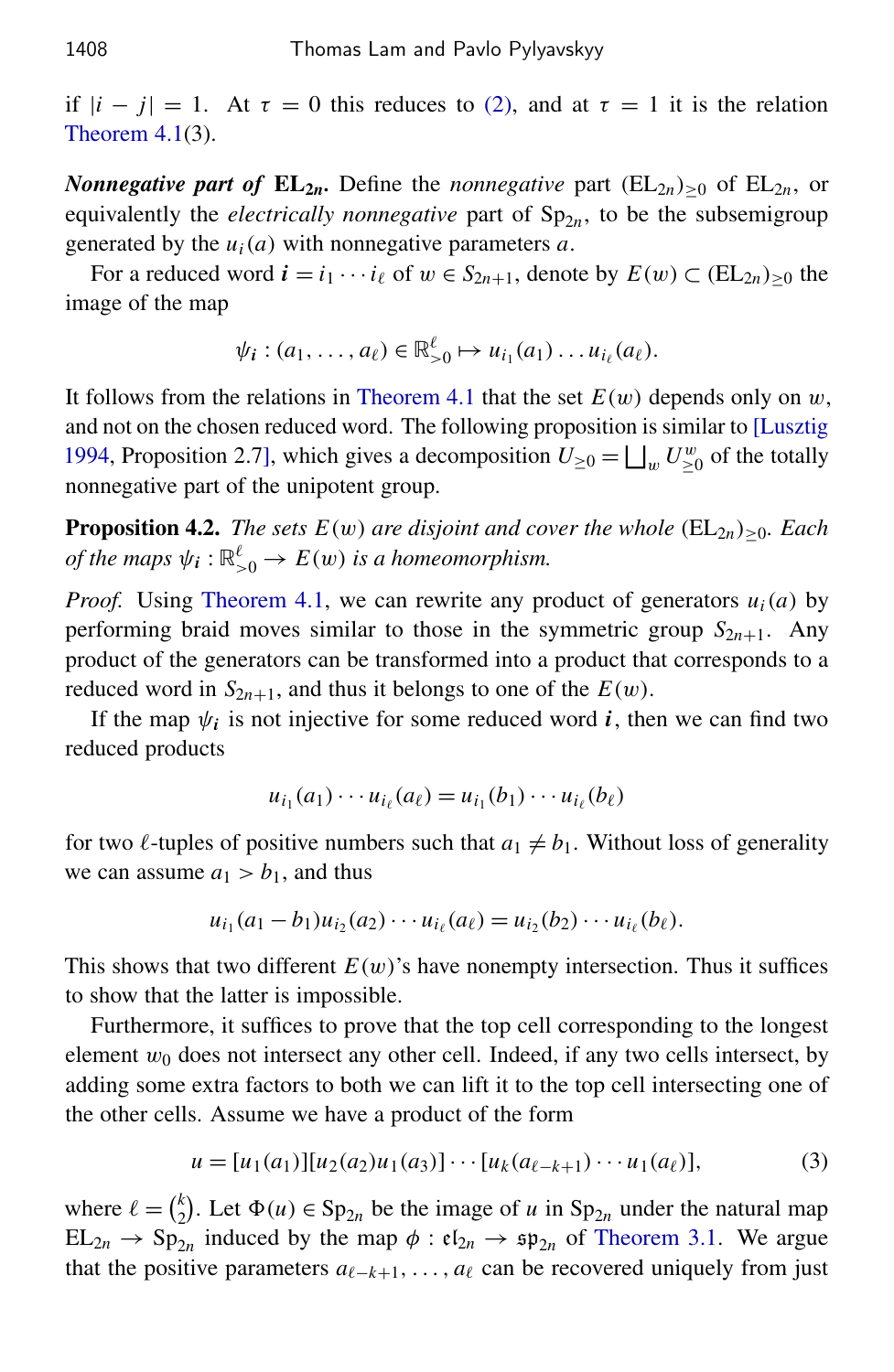looking at the  $(n+k/2)$ -th row of  $\Phi(u)$  for *k* even, or the  $(k+1)/2$ -th row for *k* odd. Furthermore, the same calculation will tell us if exactly one of them is equal to zero.

Indeed, assume *k* is odd. Then the  $n+(k+1)/2$ -th entry in the  $(k+1)/2$ -th row is just equal to  $a_{\ell-k+1}$ . Next, once we know  $a_{\ell-k+1}$ , we can use  $(k-1)/2$ -th entry of the same row to recover  $a_{\ell-k+2}$ , after which we can use  $n+(k-1)/2$ -th entry to recover  $a_{\ell-k+3}$ , and so on. For each step we solve a linear equation where the parameter we divide by is strictly positive as long as all previous parameters *a<sup>i</sup>* recovered are positive. For example, let  $n = 2$  and take the product

$$
u_1(a_1)u_2(a_2)u_1(a_3)u_3(a_4)u_2(a_5)u_1(a_6).
$$

Then the second row of this product is  $(a_4a_5, 1, a_4 + a_4a_5a_6, a_4)$ . The last entry tells us  $a_4$ , then from the first entry we solve for  $a_5$ , then from the third entry we solve for  $a_6$ . The case of even k is similar; the order in which we have to read the entries of the  $(n+k/2)$ -th row in this case is  $k/2$ -th,  $(n+k/2)$ -th,  $(k/2-1)$ -th, (*n*+*k*/2−1)-th, etc. For example, in the product

$$
u_1(a_1)u_2(a_2)u_1(a_3)u_3(a_4)u_2(a_5)u_1(a_6)u_4(a_7)u_3(a_8)u_2(a_9)u_1(a_{10}),
$$

the last row is  $(a_7a_8a_9, a_7, a_7a_8 + a_7a_8a_9a_{10}, 1 + a_7a_8)$ . By looking at second, last, first and third entries we can solve for  $a_7$ ,  $a_8$ ,  $a_9$  and  $a_{10}$  one after the other.

Now we are ready to complete the argument. Assume that  $E(w_0)$  intersects some other  $E(v)$ . For any reduced word of  $w_0$ , one can find a subword which is a reduced word for  $v$ , so that we have

$$
u = [u_1(a_1)][u_2(a_2)u_1(a_3)] \cdots [u_k(a_{\ell-k+1})\cdots u_1(a_{\ell})]
$$
  
=  $[u_1(b_1)][u_2(b_2)u_1(b_3)]\cdots [u_k(b_{\ell-k+1})\cdots u_1(b_{\ell})],$ 

where the  $a_i$  are all positive, but the  $b_i$  are nonnegative, with at least one zero. The above algorithm of recovering the  $a_i$  will arrive at a contradiction. Thus  $E(w_0)$  is disjoint from all other  $E(v)$ .

It remains to show that  $\phi_i^{-1}$  $i$ <sup>-1</sup> is continuous for any reduced word. If *i* is the reduced word of  $w_0$  used in [\(3\),](#page-8-1) this follows from the algorithm above: the  $a_i$ depend continuously on the matrix entries of  $\Phi(u)$ . But any two reduced words are connected by braid and commutation moves, so it follows from the (continuously invertible) formulae in [Theorem 4.1](#page-7-0) that  $\phi_i^{-1}$  $i^{\text{-}1}$  is continuous for any reduced word of  $w_0$ . But for any other  $v \in S_{2n+1}$ , a reduced word *j* for v can be found as an initial subword of some reduced word *i* for  $w_0$ . The map  $\phi_i^{-1}$  $j^{\text{-}1}$  can then be expressed as a composition of right multiplication by a fixed element of  $EL_{2n}$ , the map  $\phi_i^{-1}$ *i* and the projection from  $\mathbb{R}^{\ell(w_0)}_{>0}$  $_{>0}^{\ell(w_0)}$  to  $\mathbb{R}_{>0}^{\ell(v)}$  $_{>0}^{\ell(v)}$ , all of which are continuous.

Action on electrical networks. Let  $\mathcal{P}(n+1) \subset \mathbb{R}^{(n+1)^2}$  denote the set of response matrices of planar electrical networks with  $n + 1$  boundary vertices. In [\[CIM 1998\]](#page-17-0),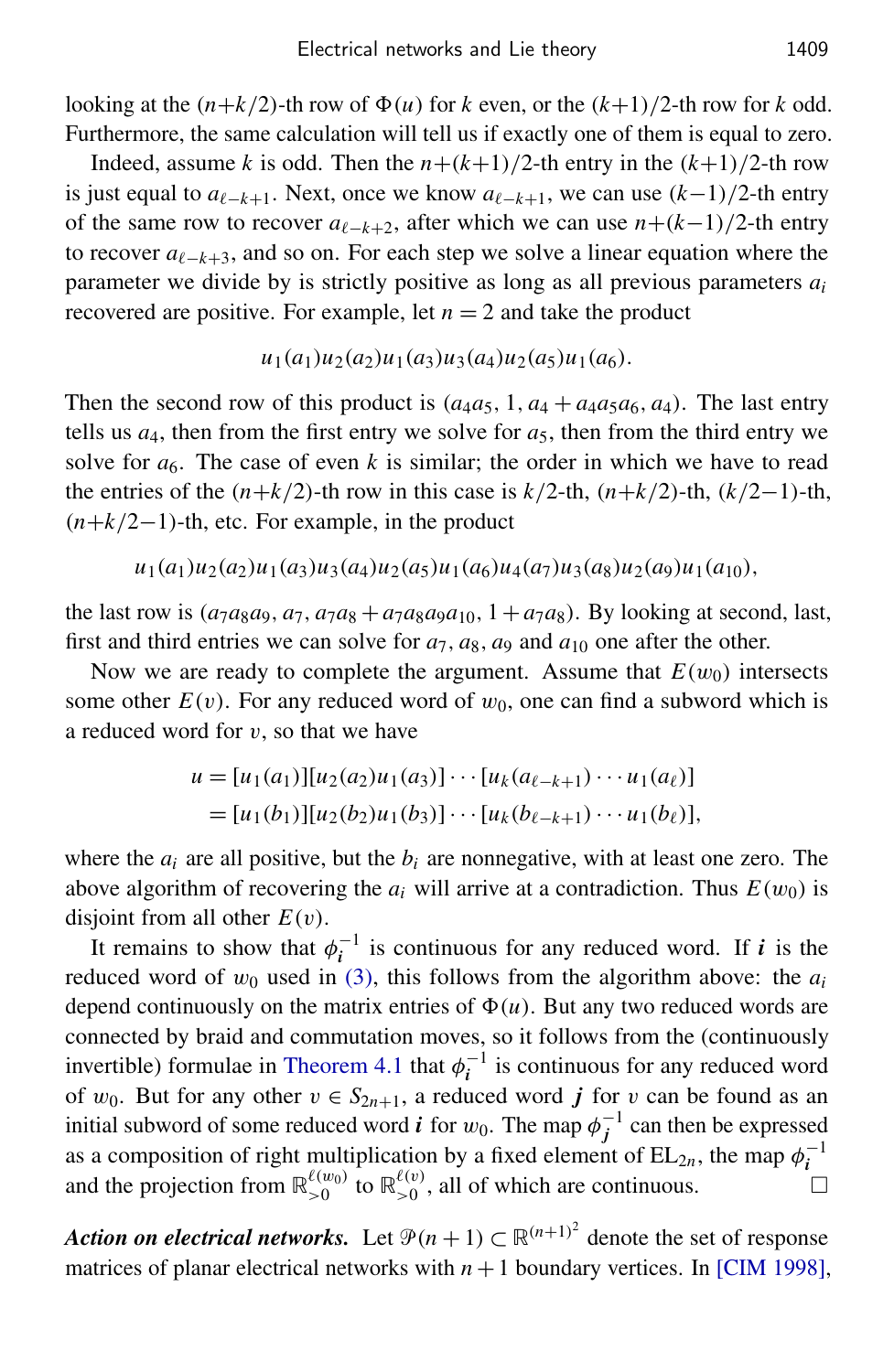<span id="page-10-1"></span>

Figure 4. Action of two products on an electrical network.

it is shown that  $\mathcal{P}(n+1)$  is exactly the set of symmetric, circular totally nonnegative  $(n+1) \times (n+1)$  matrices with row sums equal to 0. A matrix *M* is circular totally nonnegative if the signed minors  $(-1)^k A_{(p_1, p_2,..., p_k),(q_1, q_2,...,q_k)}$  are all nonnegative whenever  $(p_1, p_2, \ldots, p_k, q_k, q_{k-1}, \ldots, q_1)$  is in circular order. In [\[CdVGV 1996,](#page-17-1) Théorème 4], it is shown that  $\mathcal{P}(n + 1)$  can be identified with the set of planar electrical networks with  $n + 1$  boundary vertices modulo the local transformations described at the end of [Section 2.](#page-3-0) Let  $N_0$  denote the empty network (with  $n + 1$ ) boundary vertices) and let  $L_0 = L(N_0)$  denote the zero matrix.

**Theorem 4.3.** *The nonnegative part*  $(EL_{2n})_{>0}$  *of the electrical group acts on*  $\mathcal{P}(n+1)$  *via* 

$$
u_i(a) \cdot L(N) = L(v_i(a)(N)).
$$

*Proof.* For a single generator  $u_i(a)$ , the stated action is well-defined because it can be described explicitly on the level of response matrices. The formula for  $L(v_i(a)(N))$  in terms of  $L(N)$  is given by [\(1\).](#page-4-2)

We first show that the relations of [Theorem 4.1](#page-7-0) hold for this action. Relation (1) follows from the series-parallel relation for networks. Relation (2) is immediate: the corresponding networks are identical without any transformations. Relation (3) follows from the *Y*− $\Delta$  transformation (see [Example 4.4\)](#page-10-0).

But now suppose we have two different expressions for  $u \in (EL_{2n})_{\geq 0}$  in terms of generators. Then using relations  $(1)$ – $(3)$  of [Theorem 4.1,](#page-7-0) we may assume that both expressions are products corresponding to a reduced word. By [Proposition 4.2,](#page-8-0) the two products come from reduced words for the same  $w \in S_{2n+1}$ . It follows that they are related by relations  $(1)$ – $(3)$ .

<span id="page-10-0"></span>Example 4.4. The products

$$
u_3(a)u_4(b)u_3(c)
$$
 and  $u_4\left(\frac{bc}{a+c+abc}\right)u_3(a+c+abc)u_4\left(\frac{ab}{a+c+abc}\right)$ 

act on a network in exactly the same way, as shown in [Figure 4.](#page-10-1)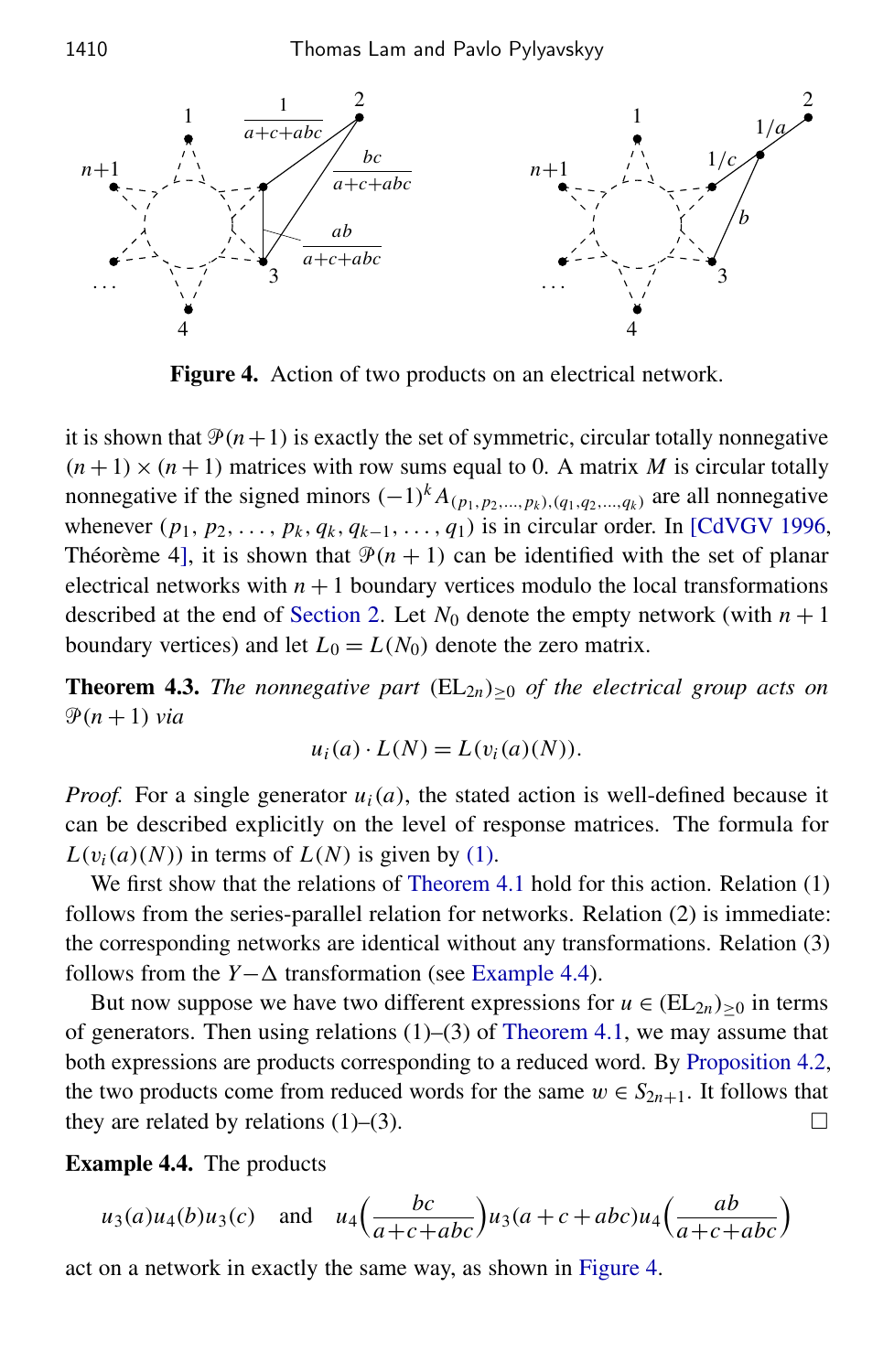A permutation  $w = w(1)w(2) \cdots w(2n + 1) \in S_{2n+1}$  is *efficient* if

(1) 
$$
w(1) < w(3) < \cdots < w(2n+1)
$$
 and  $w(2) < w(4) < \cdots < w(2n)$ , and

$$
(2) w(1) < w(2), w(3) < w(4), \ldots, w(2n-1) < w(2n).
$$

Recall the *left weak order* of permutations is given by  $w \le v$  if and only if there is a *u* so that  $uw = v$  and  $\ell(v) = \ell(u) + \ell(w)$ . It is a standard fact that  $w \le v$  if and only if  $v(i) > v(j)$  whenever  $w(i) > w(j)$  and  $i < j$ . Thus the set of efficient permutations has a maximum in left weak order, namely  $w=1(n+2)2(n+3)\cdots(n)(2n+1)(n+1)$ with length  $\frac{1}{2}n(n-1)$ .

<span id="page-11-0"></span>**Theorem 4.5.** Let  $w \in S_{2n+1}$ . The map  $\Theta_w : E(w) \to \mathcal{P}(n+1)$  given by  $\Theta_w(u) =$ *u* · *L*<sub>0</sub> *is injective if and only if w is efficient. We have image*( $\Theta_w$ )∩image( $\Theta_v$ ) = ∅ *for*  $w \neq v$  *both efficient. If* w *is not efficient, there is a unique efficient* v *such that*  $image(\Theta_w) = image(\Theta_v)$ .

*Proof.* Let  $w^* \in S_{2n+1}$  be the efficient permutation of maximal length. Then a possible reduced word for  $w^*$  is

$$
(n+1)\cdots (46\ldots (2n-2))(35\ldots (2n-1))(246\ldots (2n)).
$$

The graph obtained by taking the corresponding  $u_i(a)$  and acting on the empty network is exactly the "standard graph" of [\[CIM 1998,](#page-17-0)  $\S7$ ] or the graph  $C_N$  of [\[CdVGV 1996\]](#page-17-1). In particular,  $\Theta_{w^*}$  is injective by [\[CIM 1998,](#page-17-0) Theorem 2] or [\[CdVGV 1996,](#page-17-1) Théorème 3]. Suppose  $w$  is an arbitrary efficient permutation. Then since  $w^* = uw$  for some  $u \in S_{2n+1}$ , if  $\Theta_w$  is not injective then  $\Theta_{w^*}$  is not injective as well, so we conclude that  $\Theta_w$  is injective.

For a pair  $(i, j)$  with  $1 \le i < j \le n + 1$ , let us say that a network *N* is  $(i, j)$ *connected* if we can find a disjoint set of paths  $p_1, p_2, \ldots, p_{|(i-i+1)/2|}$  so that for each *k*, the path  $p_k$  connects boundary vertex  $i + k - 1$  to boundary vertex  $j - k + 1$ without passing through any other boundary vertex. This is a special case of the connections of circular pairs ( $P$ ,  $Q$ ) of [\[CIM 1998\]](#page-17-0). Let  $N_w$  be a graph constructed from some reduced word of an efficient w. We observe that  $N_w$  is  $(i, j)$ -connected if and only if  $w(2i) > w(2j - 1)$ .

For example, the first network in [Figure 5](#page-12-1) corresponds to  $w = s_5s_3s_6s_4s_2$  $(1, 3, 5, 2, 7, 4, 6)$ . We see that it is  $(2, 4)$ -connected, which agrees with the inequality  $w(4) = 6 > 5 = w(7)$ . If the dashed edge is not there, we have  $w = s_3 s_6 s_4 s_2 = (1, 3, 5, 2, 4, 7, 6)$  and  $w(4) = 5 < 6 = w(7)$ , in agreement with the network not being (2, 4)-connected. Similarly, the second network in [Figure 5](#page-12-1) corresponds to  $w = s_4 s_5 s_3 s_6 s_4 s_2 = (1, 3, 5, 7, 2, 4, 6)$  with the dashed edge and to  $w = s_5 s_3 s_6 s_4 s_2 = (1, 3, 5, 2, 7, 4, 6)$  without. In the first case it is  $(1, 4)$ -connected, in the second it is not, in agreement with relative order of  $w(2)$  and  $w(7)$ .

Note that the inversions  $w(2i) > w(2j-1)$  are exactly the possible inversions of an efficient permutation. Since  $w$  is determined by its inversions, it follows that the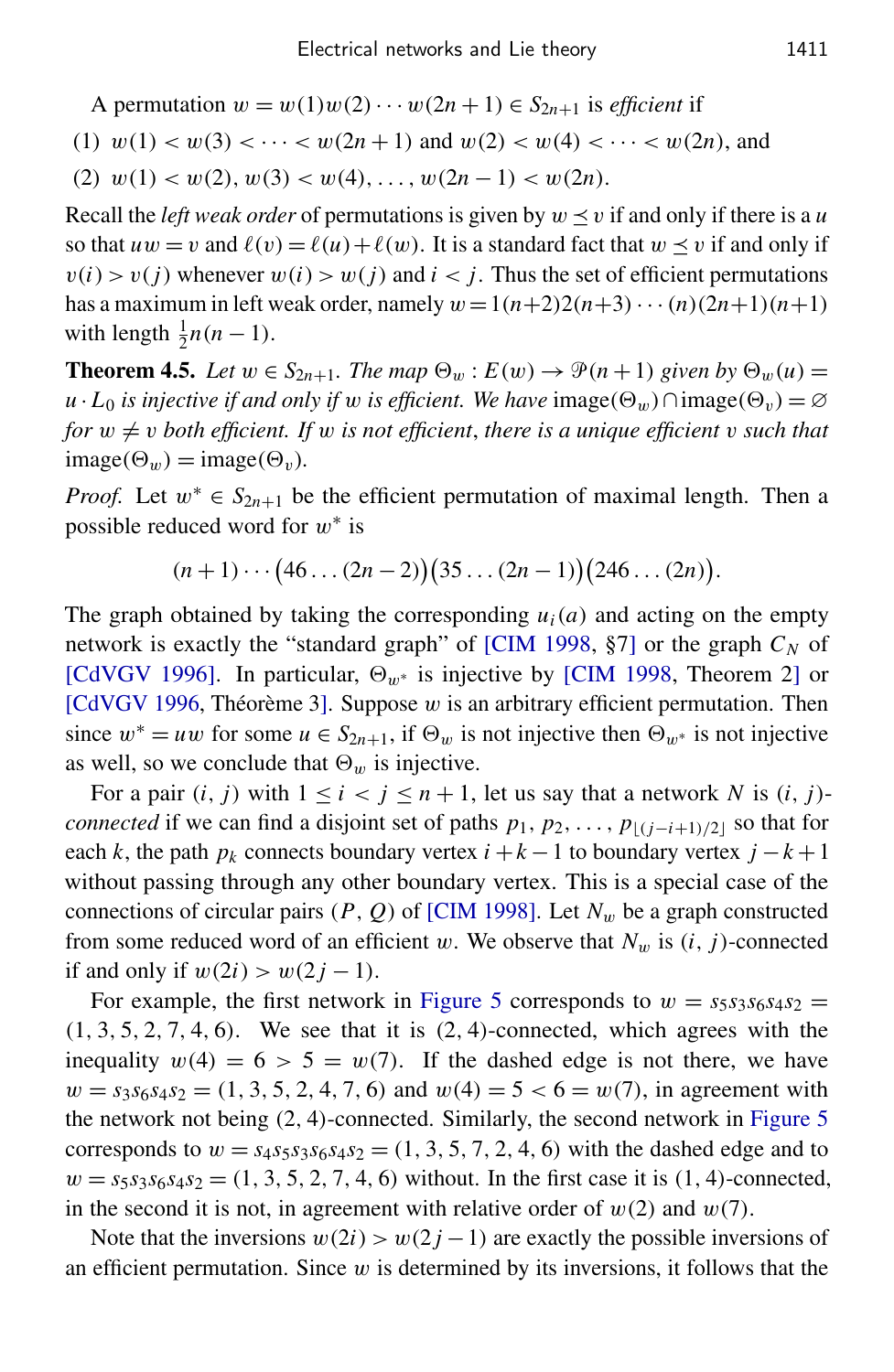<span id="page-12-1"></span>1412 Thomas Lam and Pavlo Pylyavskyy



Figure 5. Networks and connections on them.

set of  $(i, j)$ -connections of  $N_w$  determines w, and that image( $\Theta_w$ )∩image( $\Theta_v$ ) = ∅ for  $w \neq v$  both efficient.

Suppose  $w$  is not efficient. Then it is easy to see that  $w$  has a reduced expression  $s_{i_1} s_{i_2} \cdots s_{i_\ell}$ , where either (1) *i*<sub> $\ell$ </sub> is odd, or (2) *i*<sub> $\ell$ </sub> is even and *i*<sub> $\ell$ </sub> = *i*<sub> $\ell$ -1</sub> ± 1. But  $u_i(a) \cdot L_0 = L_0$  for odd *i* since all the boundary vertices are still disconnected in  $u_i(a) \cdot N_0$ , and for even *i* we have  $u_{i\pm 1}(a)u_i(b) \cdot L_0 = u_i(1/a + b)L_0$ , using the series-transformation [\(Proposition 2.1\)](#page-4-3). It follows that  $\Theta_w$  is not injective. Furthermore, image( $\Theta_w$ ) = image( $\Theta_v$ ), where v is obtained from w by recursively (1) removing  $i_\ell$  from a reduced word of w if  $i_\ell$  is odd, or (2) changing the last two letters  $(i_\ell \pm 1)i_\ell$  to  $i_\ell$  when  $i_\ell$  is even. An efficient v obtained in this way must be unique, since image( $\Theta_v$ ) ∩ image( $\Theta_{v'}$ ) = ∅ for efficient  $v \neq v'$ . — П

**Corollary 4.6.** *The number of efficient*  $w \in S_{2n+1}$  *is equal to the Catalan number*  $C_{n+1} = \frac{1}{n+2} \binom{2n+2}{n+1}$  $\binom{2n+2}{n+1}$ .

*Proof.* It is clear that  $(2i, 2j + 1)$  is an inversion of w only if  $(2i, 2j - 1)$  and  $(2i+2, 2j+1)$  are also inversions, and this characterizes inversion sets of efficient w. Thus the set of efficient  $w \in S_{2n+1}$  is in bijection with the lower order ideals of the positive root poset of  $\mathfrak{sl}_{n+1}$ , which is well known to be enumerated by the Catalan number [\[Fomin and Reading 2007\]](#page-17-4). □

<span id="page-12-0"></span>**Corollary 4.7.** (EL<sub>2*n*</sub>)<sub>≥0</sub> · *L*<sub>0</sub> *is dense in*  $\mathcal{P}(n+1)$ *.* 

*Proof.* Follows from [Theorem 4.5](#page-11-0) and [\[CdVGV 1996,](#page-17-1) Théorème 5]. □

#### *Stabilizer.*

**Lemma 4.8.** *The stabilizer subsemigroup of*  $(EL_{2n})_{\geq 0}$  *acting on the zero matrix*  $L_0$ *is the subsemigroup generated by*  $u_{2i+1}(a)$  *for all*  $a \in \mathbb{R}_{>0}$  *and all i*.

*Proof.* It is clear that  $u_{2i+1}(a)$  lies in the stabilizer. But the action of any  $u_{2i}(a)$ will change the connectivity of the network, and it is impossible to return to trivial connectivity by adding more edges, or by relations.  $\Box$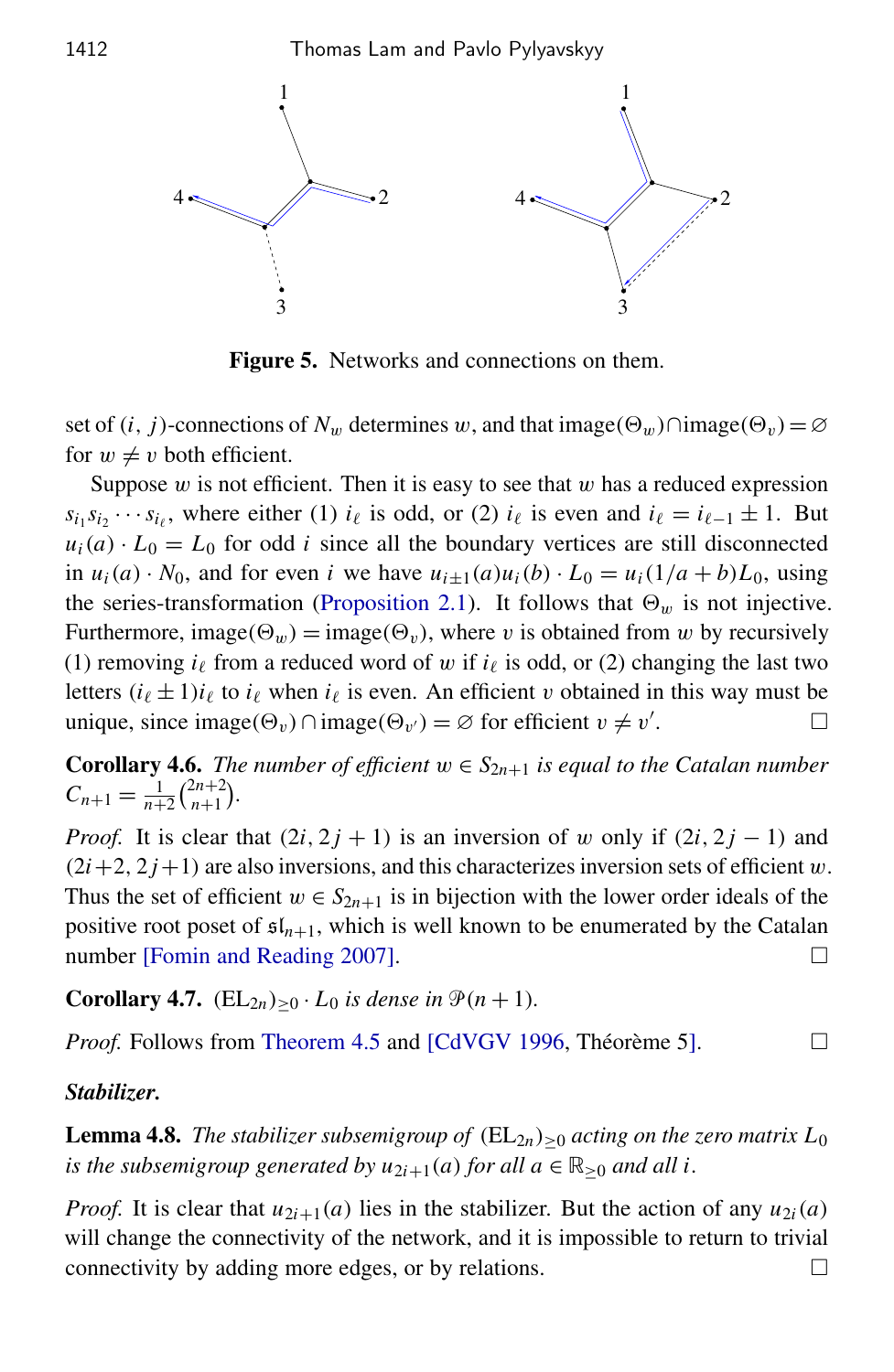The semigroup stabilizer is too small in the sense that it does not detect the relations  $u_{i\pm 1}(a)u_i(b) \cdot L_0 = u_i(1/a + b)L_0$  used in the proof of [Theorem 4.5.](#page-11-0) We shall calculate the stabilizer subalgebra of the corresponding infinitesimal action of the Lie algebra  $\mathfrak{e}l_{2n}$ , which will in particular give an algebraic explanation of these relations. The reason we do not work with the whole Lie group  $EL_{2n}$  is threefold: (1) nonpositive elements of  $EL_{2n}$  will produce networks that are "virtual", that is, that have negative edge weights; (2) the topology of  $EL_{2n}$  means that to obtain an action one cannot just check the relations of [Theorem 4.1;](#page-7-0) (3) when the parameters are nonpositive, the relation [Theorem 4.1\(](#page-7-0)3) develops singularities.

To describe the infinitesimal action of  $\mathfrak{el}_{2n}$ , we give derivations of  $\mathbb{R}[x_{ij}]$ , the polynomial ring in  $\frac{1}{2}(n+1)(n+2)$  variables  $x_{ij}$  where  $1 \le i, j \le n+1$  and we set  $x_{ij} = x_{ji}$ .

**Proposition 4.9.** *The electrical Lie algebra*  $\mathfrak{e} \mathfrak{l}_{2n}$  *acts on*  $\mathbb{R}[x_{ij}]$  *via the derivations* 

<span id="page-13-1"></span>
$$
e_{2i} \mapsto \partial_{ii} + \partial_{i+1, i+1} - \partial_{i, i+1}, \tag{4}
$$

<span id="page-13-2"></span>
$$
e_{2i-1} \mapsto -\sum_{1 \le p \le q \le n+1} x_{ip} x_{iq} \cdot \partial_{pq} \tag{5}
$$

*Proof.* These formulae can be checked by directly verifying the defining relations of  $\mathfrak{el}_{2n}$ . Alternatively, they can be deduced by differentiating the formulae [\(1\).](#page-4-2)  $\Box$ 

We calculate that

$$
[e_{2i}, e_{2i-1}] \mapsto -x_{ii}\partial_{ii} + x_{i,i+1}\partial_{i+1,i+1} + \sum_{1 \le p \le n+1} (x_{i+1,p}\partial_{i+1,p} - x_{ip}\partial_{ip}).
$$
 (6)

<span id="page-13-0"></span>**Theorem 4.10.** The stabilizer subalgebra  $\mathfrak{el}_{2n}^0$ , at the zero matrix  $L_0$ , of the infini*tesimal action of* el2*<sup>n</sup> on the space of response matrices is generated by e<sup>i</sup> for i odd*, *and*  $[e_{2i-1}, e_{2i}]$  *for*  $i = 1, 2, ..., n$ .

*Proof.* The fact the stated elements lie in  $\mathfrak{el}_{2n}^0$  follows from [\(5\)](#page-13-1) and [\(6\),](#page-13-2) since  $x_{ij} = 0$ at the zero matrix. By [Lemma 3.2,](#page-6-0) the elements  $e_{\alpha}$  in the proof of [Lemma 5.1](#page-14-0) form a basis of  $\mathfrak{el}_{2n}$ . Write  $\alpha_{ij} := \alpha_i + \alpha_{i+1} + \cdots + \alpha_j$  for  $1 \le i \le j \le 2n$  to denote the positive roots of  $\mathfrak{sl}_{2n+1}$ . Then we know that  $e_{\alpha_{i,i}} \in \mathfrak{el}_{2n}^0$  for *i* odd, and  $e_{\alpha_{i,i+1}} \in \mathfrak{el}_{2n}^0$ for each *i*. It follows easily that  $e_{\alpha_{i,j}} \in \mathfrak{el}_{2n}^0$  for every pair  $1 \le i \le j \le 2n$  where at least one of *i* and *j* are odd. It follows that

$$
\dim_{\mathbb{R}}(\mathfrak{e}\mathfrak{l}_{2n})-\dim_{\mathbb{R}}(\mathfrak{e}\mathfrak{l}_{2n}^0)\leq \#\{(i, j) \mid 1 \leq i \leq j \leq 2n \text{ and } i, j \text{ are even}\}=\frac{1}{2}n(n+1).
$$

By [Theorem 4.5,](#page-11-0) the action of  $(EL_{2n})_{>0}$  on the zero matrix  $L_0$  gives a space of dimension  $\frac{1}{2}n(n+1)$ . It follows that the above inequality is an equality, and that  $\mathfrak{el}_{2n}^0$  is generated by the stated elements.

Note that a basis for  $\mathfrak{el}_{2n}/\mathfrak{el}_{2n}^0$  is given by the  $e_{\alpha_{i,j}}$  where *i* and *j* are both even.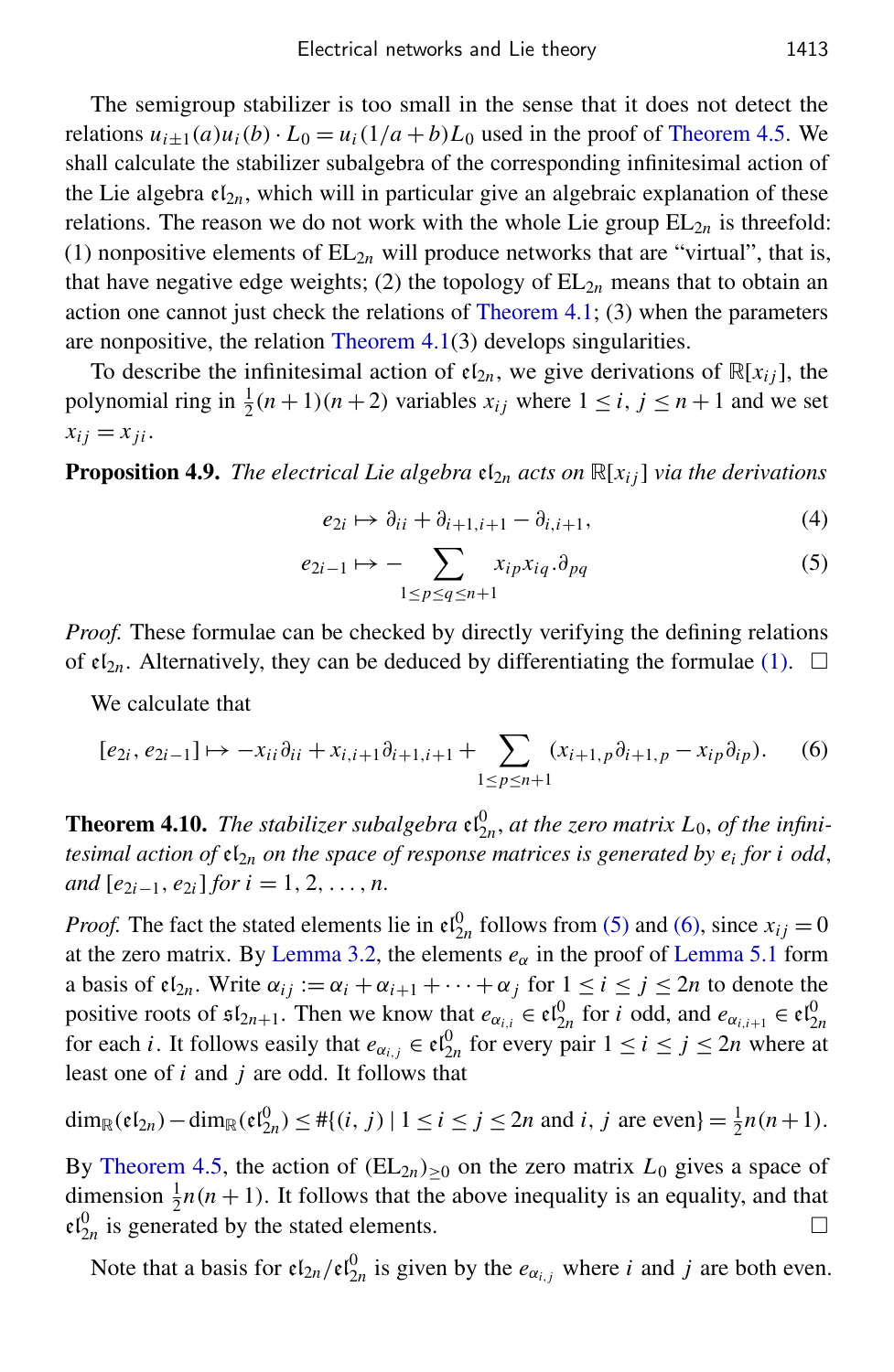These  $\alpha_{i,j}$  are exactly the inversions of efficient permutations (see the proof of [Theorem 4.5\)](#page-11-0).

#### 5. Electrical Lie algebras of finite type

*Dimension.* Let *D* be a Dynkin diagram of finite type and let  $A = (a_{ij})$  be the associated Cartan matrix. To each node *i* of *D* associate a generator *e<sup>i</sup>* , and define  $\mathfrak{e}_D$  to be the Lie algebra generated over  $\mathbb R$  by the  $e_i$ , subject to the relations, for each  $i \neq j$ ,

$$
\begin{cases} \n\text{ad}(e_i)^{1-a_{ij}}(e_j) = 0 & \text{if } a_{ij} \neq -1, \\ \n\text{ad}(e_i)^2(e_j) = -2e_i & \text{if } a_{ij} = -1. \n\end{cases}
$$

These "electrical Serre relations" can be deduced from the type *A* electrical Serre relations of [Section 3](#page-5-2) by *folding*. Namely, the relation for an edge of multiplicity two  $(a_{ij} = -2)$  can be obtained by finding the relation for the elements  $e_2$  and  $e_1 + e_3$  inside  $e_1$ . Similarly, the  $e_{G_2}$  relation ( $a_{ij} = -3$ ) can be obtained by finding the relation for the elements  $e_1 + e_2 + e_3$  and  $e_4$  inside  $e_{D_4}$ , where  $e_4$  corresponds to the node of valency three in *D*4.

Let u*<sup>D</sup>* denote the nilpotent Lie subalgebra of the simple Lie algebra of type *D*. It is well known that  $\mathfrak{u}_D$  is generated by Chevalley generators  $\tilde{e}_i$  subject to the Serre relations  $\text{ad}(\tilde{e}_i)^{1-a_{ij}}(\tilde{e}_j) = 0$  for each  $i \neq j$ . Thus the electrical Lie algebra  $\mathfrak{e}_D$  is a deformation of  $\mathfrak{u}_D$ , and it follows from general results that dim  $\mathfrak{e}_D \leq \dim \mathfrak{u}_D$ . For future reference, we include a direct elementary proof of this fact.

<span id="page-14-0"></span>**Lemma 5.1.** *The dimension of the Lie algebra*  $\epsilon_D$  *does not exceed the number of positive roots in the finite root system associated to D.*

*Proof.* The Lie algebra  $\mathfrak{u}_D$  has a basis  $\tilde{e}_\alpha$  labeled by positive roots  $\alpha \in R^+$  of the root system, where the  $\tilde{e}_i$  correspond to simple roots. Let us fix an expression

<span id="page-14-1"></span>
$$
\tilde{e}_{\alpha} = [\tilde{e}_{i_1}, [\tilde{e}_{i_2}, [\ldots, [\tilde{e}_{i_{l-1}}, \tilde{e}_{i_l}] \ldots]]]
$$

of shortest possible length for each  $\tilde{e}_{\alpha}$ , and define the corresponding

$$
e_{\alpha} = [e_{i_1}, [e_{i_2}, [ \ldots, [e_{i_{l-1}}, e_{i_l}] \ldots ]]] \tag{7}
$$

in  $\mathfrak{e}_D$ . We claim that the  $e_\alpha$  span  $\mathfrak{e}_D$ . Indeed, it is enough to show that any expression  $[e_{j_1}, [e_{j_2}, [..., [e_{j_{\ell-1}}, e_{j_{\ell}}]...]]]$  lies in the linear span of the  $e_{\alpha}$ . Assume otherwise, and take a counterexample of smallest possible total length  $\ell$ . Let us define  $\hat{e}_{\alpha}$  in the free Lie algebra  $f_D$  with generators  $\hat{e}_i$  using [\(7\).](#page-14-1) Then in  $f_D$  we have a relation of the form

$$
[\hat{e}_{j_1}, [\hat{e}_{j_2}, [..., [\hat{e}_{j_{\ell-1}}, \hat{e}_{j_{\ell}}]...]]] - \sum_{\alpha} c_{\alpha} \hat{e}_{\alpha} = \hat{x} \in I
$$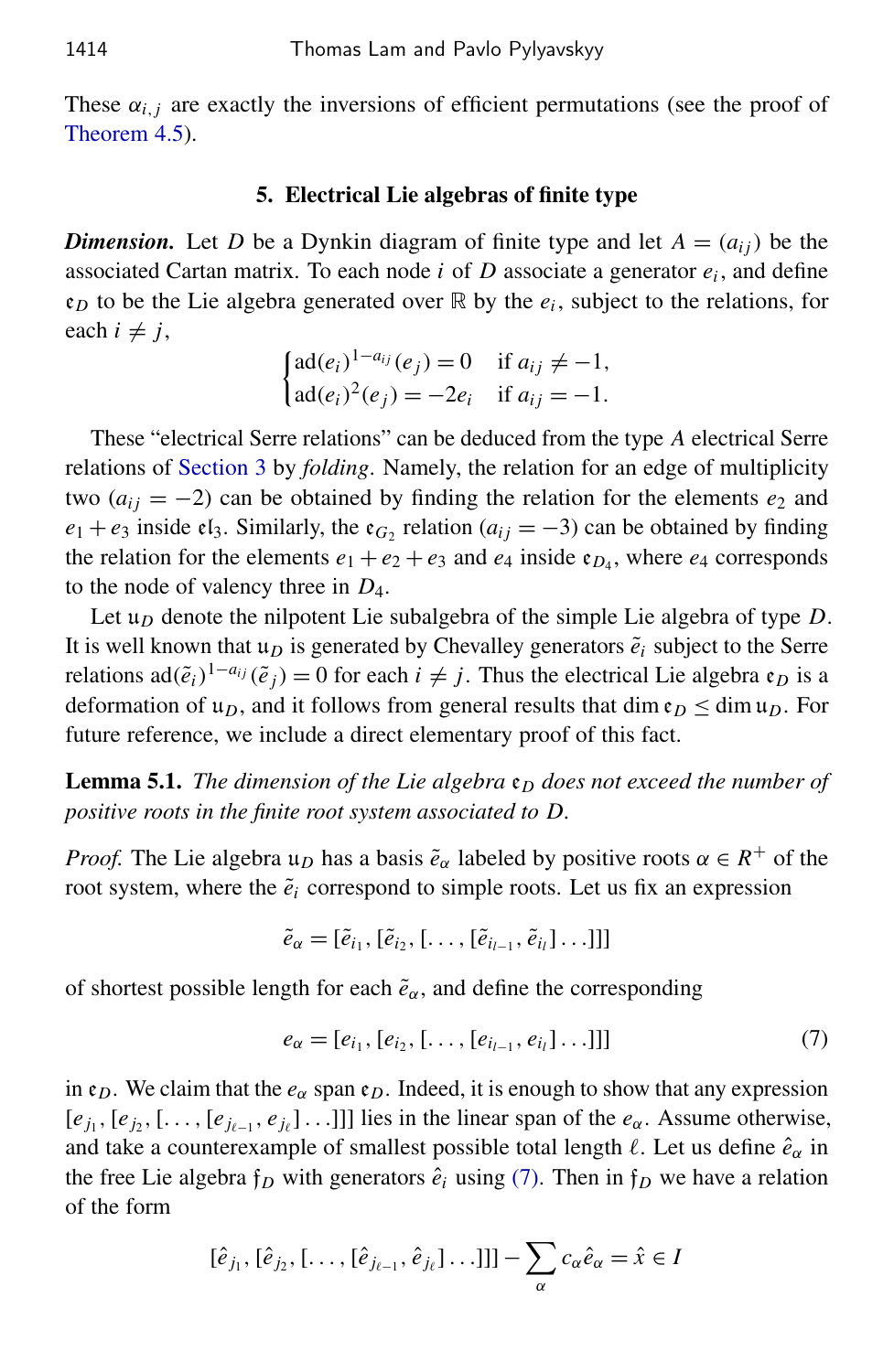where *I* denotes the ideal generated by the Serre relations, so that  $u_D = f_D/I$ . Now  $f_D$  is naturally  $\mathbb{Z}$ -graded, and *I* is a graded ideal, so we may assume all terms in the relation are homogeneous with the same degree. Now replacing each instance of the Serre relation in *x* with the corresponding electrical Serre relation gives us a relation

$$
[e_{j_1}, [e_{j_2}, [..., [e_{j_{\ell-1}}, e_{j_\ell}]...]]] - \sum_{\alpha} c_{\alpha} e_{\alpha} = x
$$

in  $e_D$ , where *x* is a sum of terms of the form  $[e_{k_1}, [e_{k_2}, [ \ldots, [e_{k_{\ell-1}}, e_{k_{\ell'}}] \ldots ]]]$  with  $\ell' < \ell$ , and thus by assumption lies in the span of the *e<sub>α</sub>*. The statement of the lemma follows.

<span id="page-15-0"></span>**Conjecture 5.2.** *The dimension of*  $\varepsilon_D$  *coincides with the number of positive roots in the root system of D.*

A proof of [Conjecture 5.2](#page-15-0) for Dynkin diagrams of classical type has been announced by Yi Su. One can also define the Lie algebras  $\mathfrak{e}_D$  for any Dynkin diagram *D*, of finite type or not.

<span id="page-15-1"></span>**Conjecture 5.3.** The Lie algebra  $e_D$  is finite-dimensional if and only if D is of *finite type.*

*Examples.* We illustrate [Conjecture 5.2](#page-15-0) with some examples. For electrical type  $A_{2n}$ it has already been verified in [Theorem 3.1.](#page-5-1)

*Electrical B*2*.* Consider the case when *D* has two nodes connected by a double edge. In that case we denote by  $\varepsilon_D = \varepsilon b_2$  the Lie algebra generated by two generators *e* and *f* subject to the relations

$$
[e, [e, [e, f]]] = 0, \quad [f, [f, e]] = -2f.
$$

<span id="page-15-2"></span>**Lemma 5.4.** *The Lie algebras*  $\mathfrak{eb}_2$  *and*  $\mathfrak{gl}_2$  *are isomorphic.* 

*Proof.* Consider the map

$$
e \mapsto \begin{pmatrix} 1 & 1 \\ 0 & 1 \end{pmatrix}, \quad f \mapsto \begin{pmatrix} 0 & 0 \\ 1 & 0 \end{pmatrix}.
$$

One easily checks that it is a Lie algebra homomorphism, and that it is surjective. By [Lemma 5.1](#page-14-0) we know the dimension of  $\epsilon \mathfrak{b}_2$  is at most four, so the map must be an isomorphism.  $\Box$ 

*Electrical*  $G_2$ . Consider the Lie algebra  $eg_2$  generated by two generators *e* and *f* subject to the relations

$$
[e, [e, [e, [e, f]]]] = 0, \quad [f, [f, e]] = -2f.
$$

Lemma 5.5. The Lie algebra eg<sub>2</sub> is six-dimensional.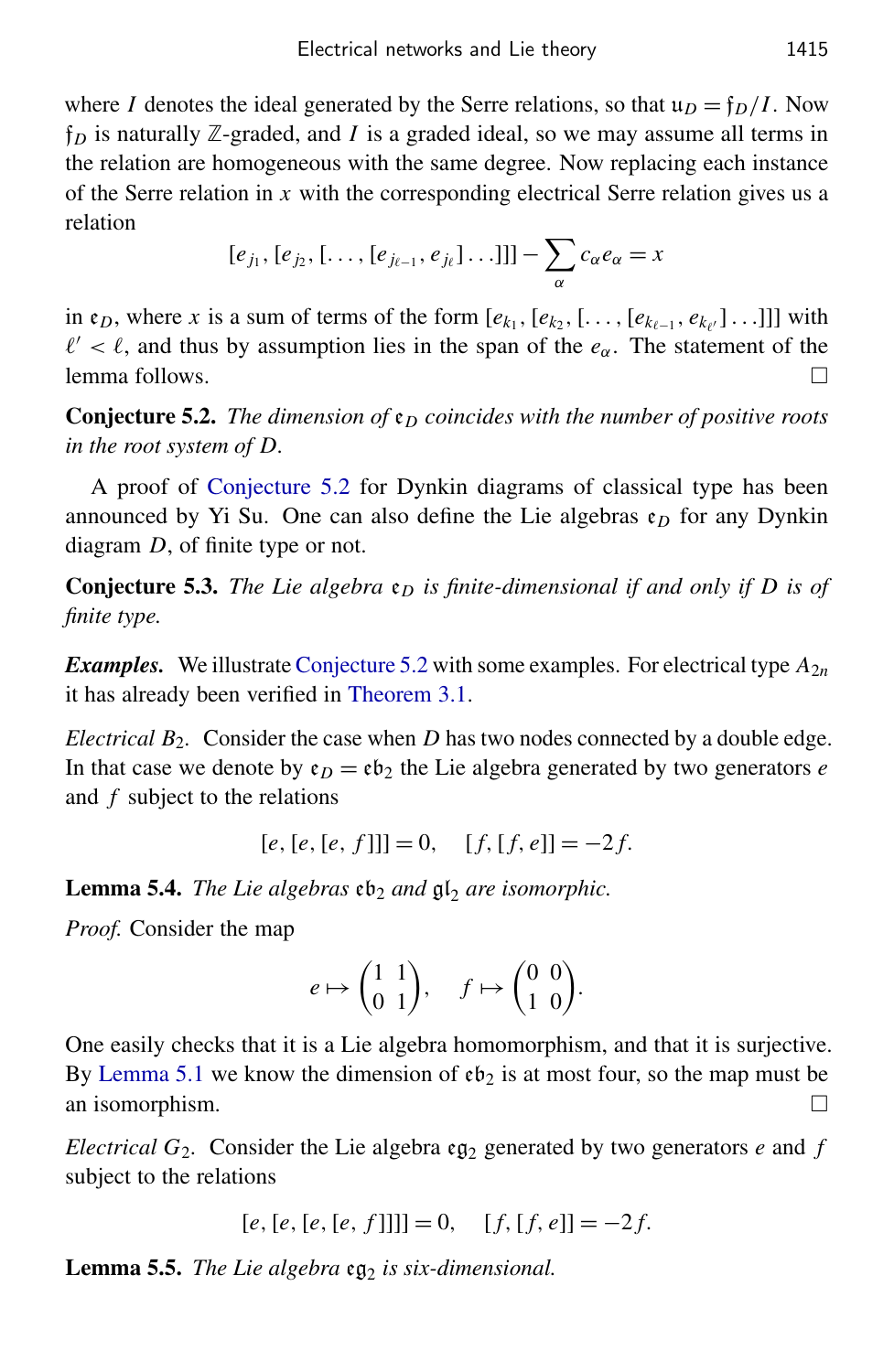*Proof.* According to [Lemma 5.1](#page-14-0) the elements

*e*, *f*, [*ef* ], [*e*[*ef* ]], [*e*[*e*[*ef* ]]], [ *f* [*e*[*e*[*ef* ]]]]

form a spanning set for  $eg_2$ . Thus it remains to check that they are linearly independent. This is easily done inside the following faithful representation of  $\mathfrak{eg}_2$ in  $\mathfrak{gl}_4$ :

$$
e \mapsto \begin{pmatrix} 1 & 1 & 0 & 1 \\ 0 & 1 & 1 & 0 \\ 0 & 0 & 1 & 0 \\ 0 & 0 & 0 & 1 \end{pmatrix}, \quad f \mapsto \begin{pmatrix} 0 & 0 & 0 & 0 \\ 0 & 0 & 0 & 0 \\ 0 & 0 & 0 & 0 \\ 1 & 0 & 0 & 0 \end{pmatrix}.
$$

*Electrical*  $C_3$ . Consider the Lie algebra  $ec_3$  generated by three generators  $e$ ,  $f$ and *g* subject to the relations

$$
[e, [e, f]]] = 0, \quad [f, [f, e]] = -2f,
$$
  

$$
[f, [f, g]] = -2f, \quad [g, [g, f]] = -2g, \quad [e, g] = 0.
$$

Lemma 5.6. *The Lie algebra* ec<sub>3</sub> is nine-dimensional.

*Proof.* We consider two representations of  $ec_3$ : one inside  $\mathfrak{sl}_9$  and one inside  $\mathfrak{sl}_2$ . Let  $E_{ij}$  denote a matrix with a 1 in the  $(i, j)$ -th position and 0s elsewhere. For the first representation, we define

$$
e \mapsto E_{42} + E_{54} + E_{76} + E_{87} + E_{89},
$$
  
\n
$$
f \mapsto 2E_{24} - 2E_{26} + 2E_{41} + 2E_{45} - E_{47} - 2E_{63} + E_{67} + E_{98},
$$
  
\n
$$
g \mapsto -E_{36} - E_{62} - E_{74} - E_{85} + E_{89}.
$$

For the second representation we define

$$
e \mapsto \begin{pmatrix} 1 & 1 \\ 0 & 1 \end{pmatrix}, \quad f \mapsto \begin{pmatrix} 0 & 0 \\ 1 & 0 \end{pmatrix}, \quad g \mapsto \begin{pmatrix} 0 & 1 \\ 0 & 0 \end{pmatrix}.
$$

One verifies directly that these are indeed representations of  $cc_3$ , and the direct sum of these two representations is faithful, from which the dimension is easily calculated. In fact, the first representation is simply the adjoint representation of  $ec_3$ , in the basis

*e*, *f*, *g*, [*ef* ], [*e*[*ef* ]], [ *f g*], [*e*[ *f g*]], [*e*[*e*[ *f g*]]], [ *f* [*e*[*e*[ *f g*]]]],

and  $ec<sub>3</sub>$  has a one-dimensional center which acts nontrivially in the second representation.  $\Box$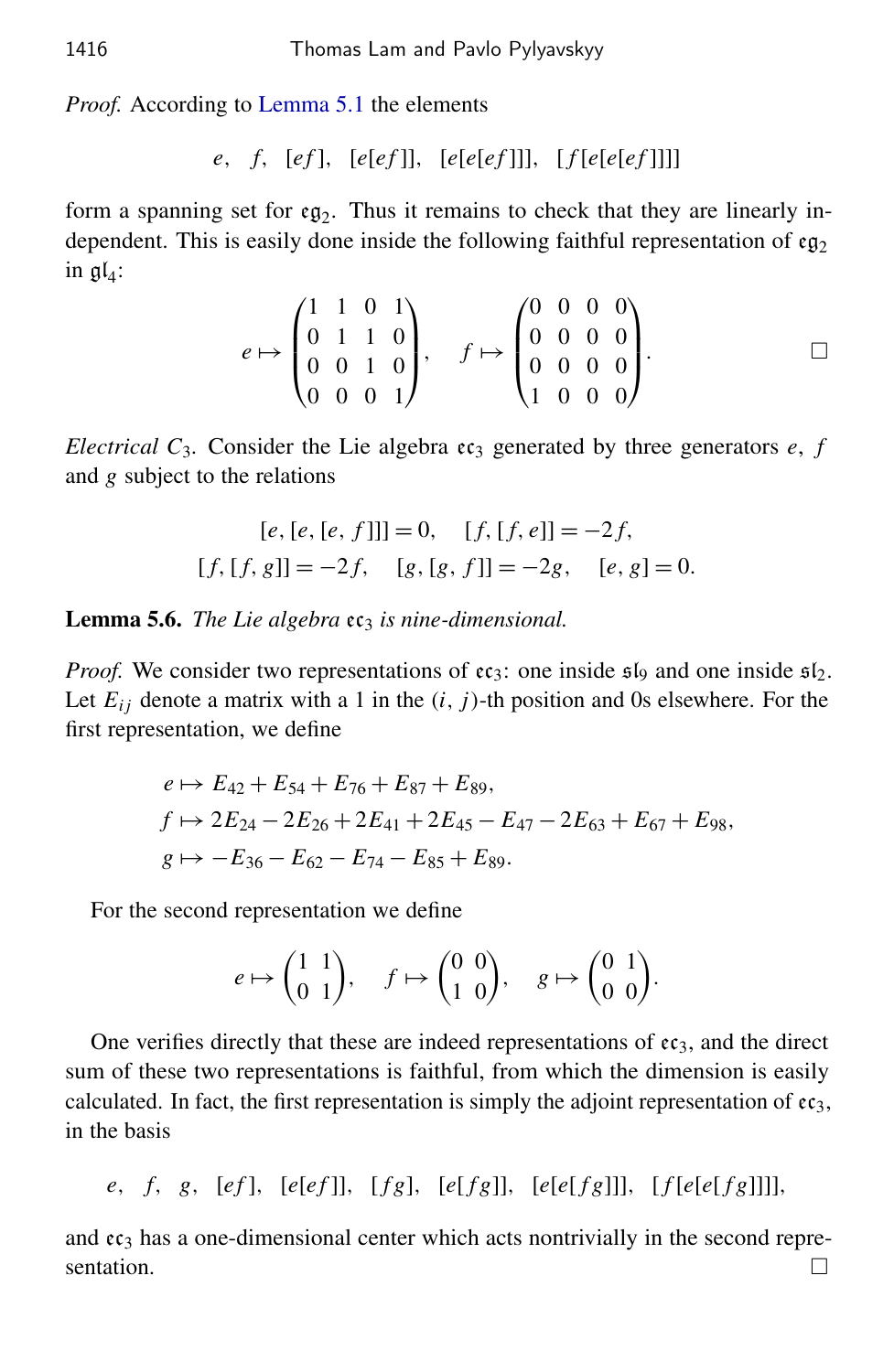*Y*− $\Delta$  *transformation of type B.* Let *e* and *f* be the generators of  $\epsilon$ b<sub>2</sub> as before, and denote by  $u(t) = \exp(te)$  and  $v(t) = \exp(tf)$  the corresponding one-parameter subgroups. The following proposition is a type *B* analog of the star-triangle transformation [\(Proposition 2.2\)](#page-5-3).

#### Proposition 5.7. *We have*

$$
u(t_1)v(t_2)u(t_3)v(t_4) = v(p_1)u(p_2)v(p_3)u(p_4),
$$

*where*

$$
p_1 = \frac{t_2 t_3^2 t_4}{\pi_2}
$$
,  $p_2 = \frac{\pi_2}{\pi_1}$ ,  $p_3 = \frac{\pi_1^2}{\pi_2}$ ,  $p_4 = \frac{t_1 t_2 t_3}{\pi_1}$ ,

*where*

$$
\pi_1 = t_1t_2 + (t_1 + t_3)t_4 + t_1t_2t_3t_4, \quad \pi_2 = t_1^2t_2 + (t_1 + t_3)^2t_4 + t_1t_2t_3t_4(t_1 + t_3).
$$

*Proof.* Direct calculation inside  $GL_2$ , using [Lemma 5.4.](#page-15-2) We have

$$
u(t) = \begin{pmatrix} e^t & e^t t \\ 0 & e^t \end{pmatrix}, \quad v(t) = \begin{pmatrix} 1 & 0 \\ t & 1 \end{pmatrix},
$$

and both sides of the equality are equal to

$$
\begin{pmatrix} e^{t_1+t_3}(1+t_3t_4+t_1(t_2+t_4+t_2t_3t_4)) & e^{t_1+t_3}(t_1+t_3+t_1t_2t_3) \ e^{t_1+t_3}(t_2+t_4+t_2t_3t_4) & e^{t_1+t_3}(1+t_2t_3) \end{pmatrix}.
$$

Remark. One can consider a one-parameter family of deformations of the above formulae by taking

$$
\pi_1 = t_1t_2 + (t_1 + t_3)t_4 + \tau t_1t_2t_3t_4, \quad \pi_2 = t_1^2t_2 + (t_1 + t_3)^2t_4 + \tau t_1t_2t_3t_4(t_1 + t_3).
$$

At  $\tau = 0$  this specializes to the transformation found in [\[Berenstein and Zelevinsky](#page-17-2) [1997,](#page-17-2) Theorem 3.1]. Furthermore, just like that transformation, this deformation is given by *positive* rational formulae.

#### **References**

- <span id="page-17-2"></span>[Berenstein and Zelevinsky 1997] A. Berenstein and A. Zelevinsky, ["Total positivity in Schubert](http://dx.doi.org/10.1007/PL00000363) [varieties",](http://dx.doi.org/10.1007/PL00000363) *Comment. Math. Helv.* 72:1 (1997), 128–166. [MR 99g:14064](http://msp.org/idx/mr/99g:14064) [Zbl 0891.20030](http://msp.org/idx/zbl/0891.20030)
- <span id="page-17-1"></span>[CdVGV 1996] Y. Colin de Verdière, I. Gitler, and D. Vertigan, ["Réseaux électriques planaires, II",](http://dx.doi.org/10.1007/BF02566413) *Comment. Math. Helv.* 71:1 (1996), 144–167. [MR 98a:05054](http://msp.org/idx/mr/98a:05054) [Zbl 0853.05074](http://msp.org/idx/zbl/0853.05074)
- <span id="page-17-0"></span>[CIM 1998] E. B. Curtis, D. Ingerman, and J. A. Morrow, ["Circular planar graphs and resistor](http://dx.doi.org/10.1016/S0024-3795(98)10087-3) [networks",](http://dx.doi.org/10.1016/S0024-3795(98)10087-3) *Linear Algebra Appl.* 283:1-3 (1998), 115–150. [MR 99k:05096](http://msp.org/idx/mr/99k:05096) [Zbl 0931.05051](http://msp.org/idx/zbl/0931.05051)

<span id="page-17-4"></span>[Fomin and Reading 2007] S. Fomin and N. Reading, "Root systems and generalized associahedra", pp. 63–131 in *Geometric combinatorics* (Park City, UT, 2004), edited by E. Miller et al., IAS/Park City Math. Ser. 13, Amer. Math. Soc., Providence, RI, 2007. [MR 2383126](http://msp.org/idx/mr/2383126) [Zbl 1147.52005](http://msp.org/idx/zbl/1147.52005)

<span id="page-17-3"></span>[Fulton and Harris 1991] W. Fulton and J. Harris, *[Representation theory](http://dx.doi.org/10.1007/978-1-4612-0979-9)*, Graduate Texts in Mathematics 129, Springer, New York, 1991. [MR 93a:20069](http://msp.org/idx/mr/93a:20069) [Zbl 0744.22001](http://msp.org/idx/zbl/0744.22001)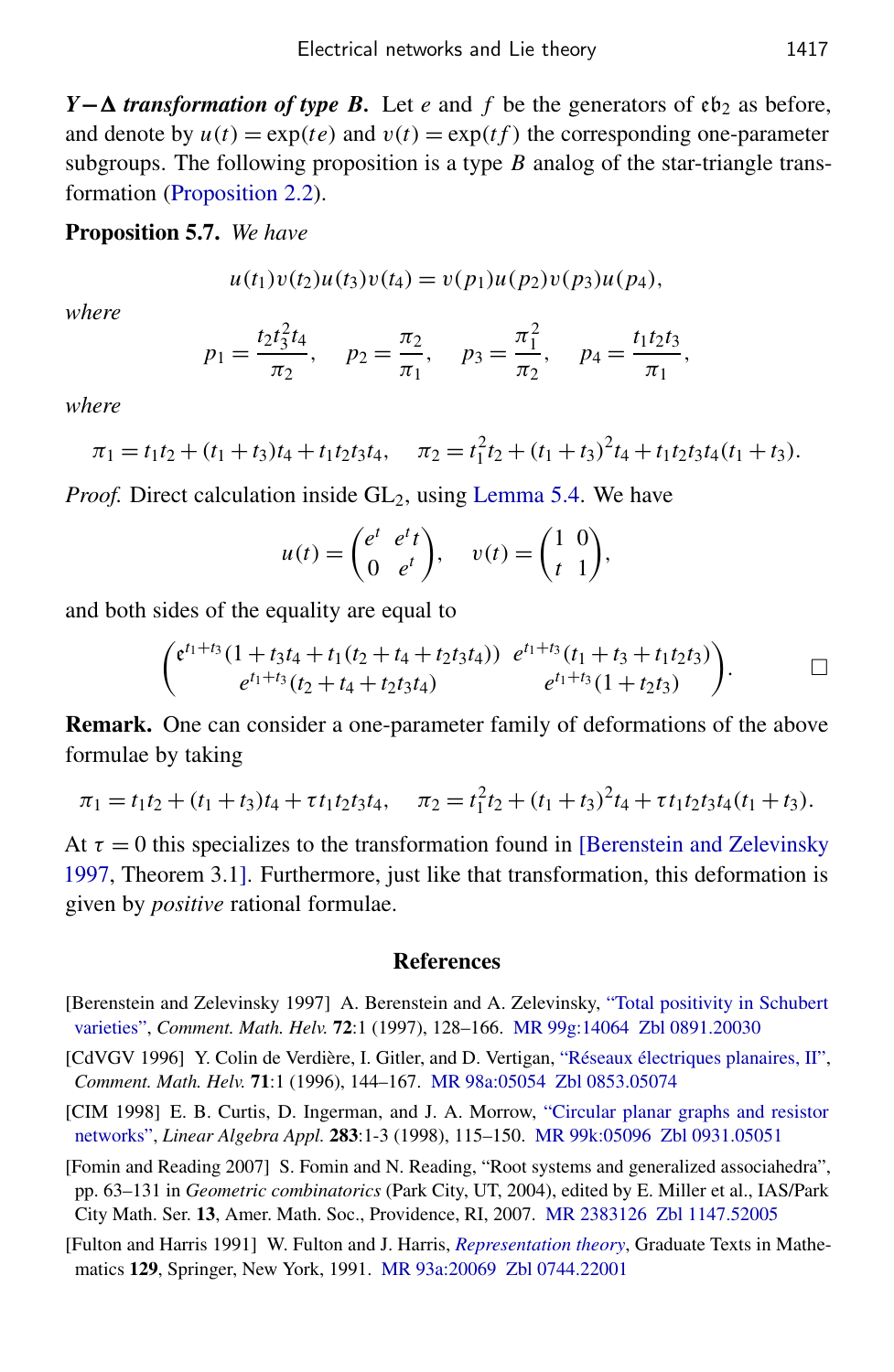<span id="page-18-2"></span>[Humphreys 1990] J. E. Humphreys, *[Reflection groups and Coxeter groups](http://dx.doi.org/10.1017/CBO9780511623646)*, Cambridge Studies in Advanced Mathematics 29, Cambridge University Press, 1990. [MR 92h:20002](http://msp.org/idx/mr/92h:20002) [Zbl 0725.20028](http://msp.org/idx/zbl/0725.20028)

<span id="page-18-0"></span>[Kennelly 1899] A. E. Kennelly, "Equivalence of triangles and stars in conducting networks", *Electrical World and Engineer* 34:12 (1899), 413–414.

<span id="page-18-1"></span>[Lusztig 1994] G. Lusztig, "Total positivity in reductive groups", pp. 531–568 in *Lie theory and geometry*, edited by J.-L. Brylinski et al., Progr. Math. 123, Birkhäuser, Boston, 1994. [MR 96m:20071](http://msp.org/idx/mr/96m:20071) [Zbl 0845.20034](http://msp.org/idx/zbl/0845.20034)

Communicated by Georgia Benkart

Received 2014-05-19 Revised 2015-04-09 Accepted 2015-06-11 [tfylam@umich.edu](mailto:tfylam@umich.edu) Department of Mathematics, University of Michigan, 530 Church St., Ann Arbor, MI 48109, United States [ppylyavs@umn.edu](mailto:ppylyavs@umn.edu) Department of Mathematics, University of Minnesota, 206 Church St. SE, Minneapolis, MN 55455, United States

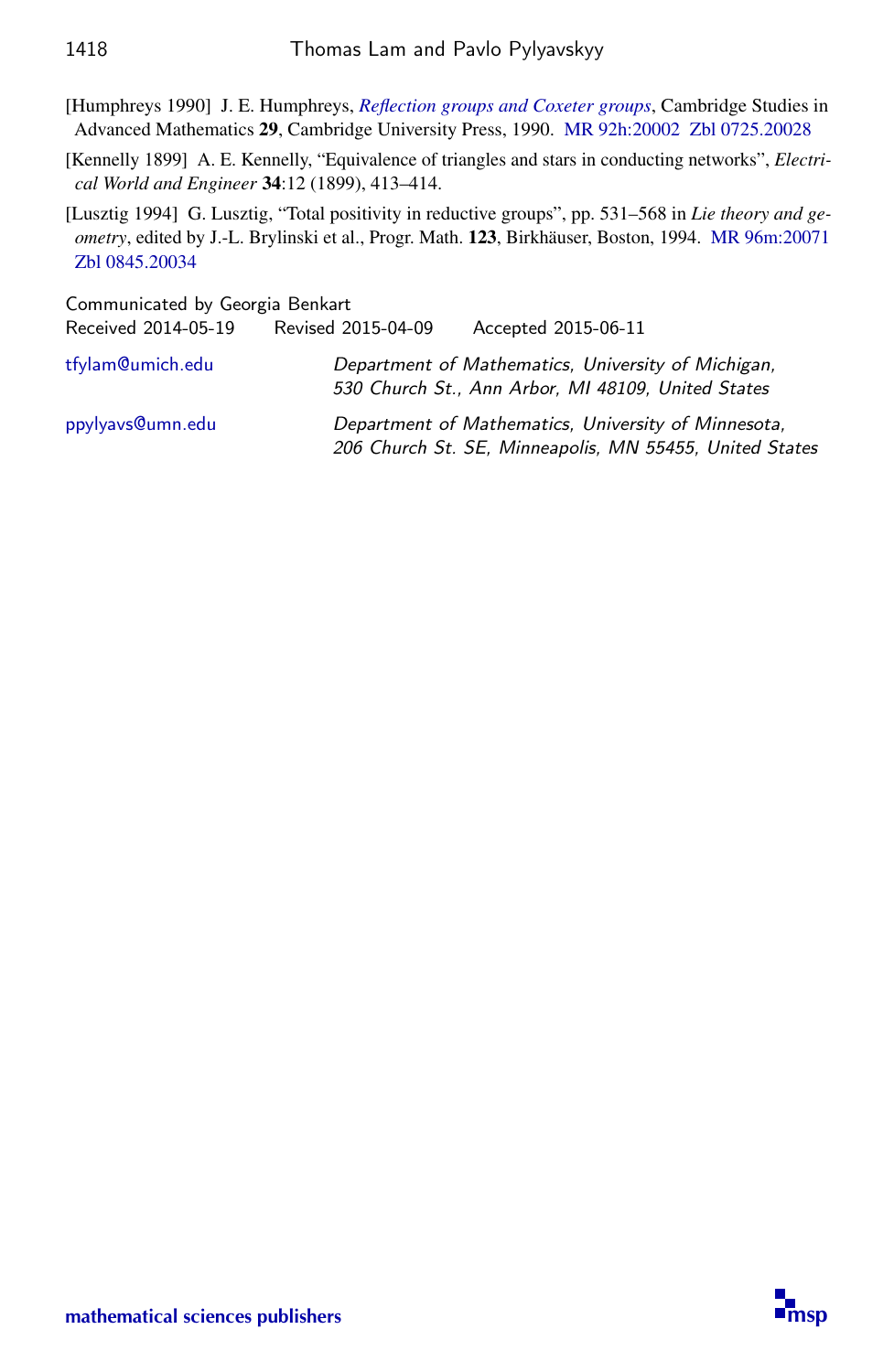#### Algebra & Number Theory

[msp.org/ant](http://dx.doi.org/10.2140/ant)

#### **EDITORS**

MANAGING EDITOR

Bjorn Poonen Massachusetts Institute of Technology Cambridge, USA

EDITORIAL BOARD CHAIR

David Eisenbud University of California Berkeley, USA

#### BOARD OF EDITORS

| Georgia Benkart       | University of Wisconsin, Madison, USA    | <b>Susan Montgomery</b> | University of Southern California, USA   |
|-----------------------|------------------------------------------|-------------------------|------------------------------------------|
| Dave Benson           | University of Aberdeen, Scotland         | Shigefumi Mori          | RIMS, Kyoto University, Japan            |
| Richard E. Borcherds  | University of California, Berkeley, USA  | Raman Parimala          | Emory University, USA                    |
| John H. Coates        | University of Cambridge, UK              | Jonathan Pila           | University of Oxford, UK                 |
| J-L. Colliot-Thélène  | CNRS, Université Paris-Sud, France       | <b>Anand Pillay</b>     | University of Notre Dame, USA            |
| Brian D. Conrad       | Stanford University, USA                 | Victor Reiner           | University of Minnesota, USA             |
| Hélène Esnault        | Freie Universität Berlin, Germany        | Peter Sarnak            | Princeton University, USA                |
| Hubert Flenner        | Ruhr-Universität, Germany                | Joseph H. Silverman     | Brown University, USA                    |
| Sergey Fomin          | University of Michigan, USA              | Michael Singer          | North Carolina State University, USA     |
| <b>Edward Frenkel</b> | University of California, Berkeley, USA  | Vasudevan Srinivas      | Tata Inst. of Fund. Research, India      |
| Andrew Granville      | Université de Montréal, Canada           | J. Toby Stafford        | University of Michigan, USA              |
| Joseph Gubeladze      | San Francisco State University, USA      | Ravi Vakil              | Stanford University, USA                 |
| Roger Heath-Brown     | Oxford University, UK                    | Michel van den Bergh    | Hasselt University, Belgium              |
| Craig Huneke          | University of Virginia, USA              | Marie-France Vignéras   | Université Paris VII, France             |
| Kiran S. Kedlaya      | Univ. of California, San Diego, USA      | Kei-Ichi Watanabe       | Nihon University, Japan                  |
| János Kollár          | Princeton University, USA                | Efim Zelmanov           | University of California, San Diego, USA |
| Yuri Manin            | Northwestern University, USA             | Shou-Wu Zhang           | Princeton University, USA                |
| Philippe Michel       | École Polytechnique Fédérale de Lausanne |                         |                                          |

#### PRODUCTION

[production@msp.org](mailto:production@msp.org) Silvio Levy, Scientific Editor

| See inside back cover or msp.org/ant for submission instructions. |  |  |  |  |  |  |  |
|-------------------------------------------------------------------|--|--|--|--|--|--|--|
|                                                                   |  |  |  |  |  |  |  |

The subscription price for 2015 is US \$255/year for the electronic version, and \$440/year (+\$55, if shipping outside the US) for print and electronic. Subscriptions, requests for back issues and changes of subscribers address should be sent to MSP.

Algebra & Number Theory (ISSN 1944-7833 electronic, 1937-0652 printed) at Mathematical Sciences Publishers, 798 Evans Hall #3840, c/o University of California, Berkeley, CA 94720-3840 is published continuously online. Periodical rate postage paid at Berkeley, CA 94704, and additional mailing offices.

ANT peer review and production are managed by EditFLOW<sup>®</sup> from MSP.

PUBLISHED BY

**To [mathematical sciences publishers](http://msp.org/)** 

nonprofit scientific publishing

<http://msp.org/> © 2015 Mathematical Sciences Publishers